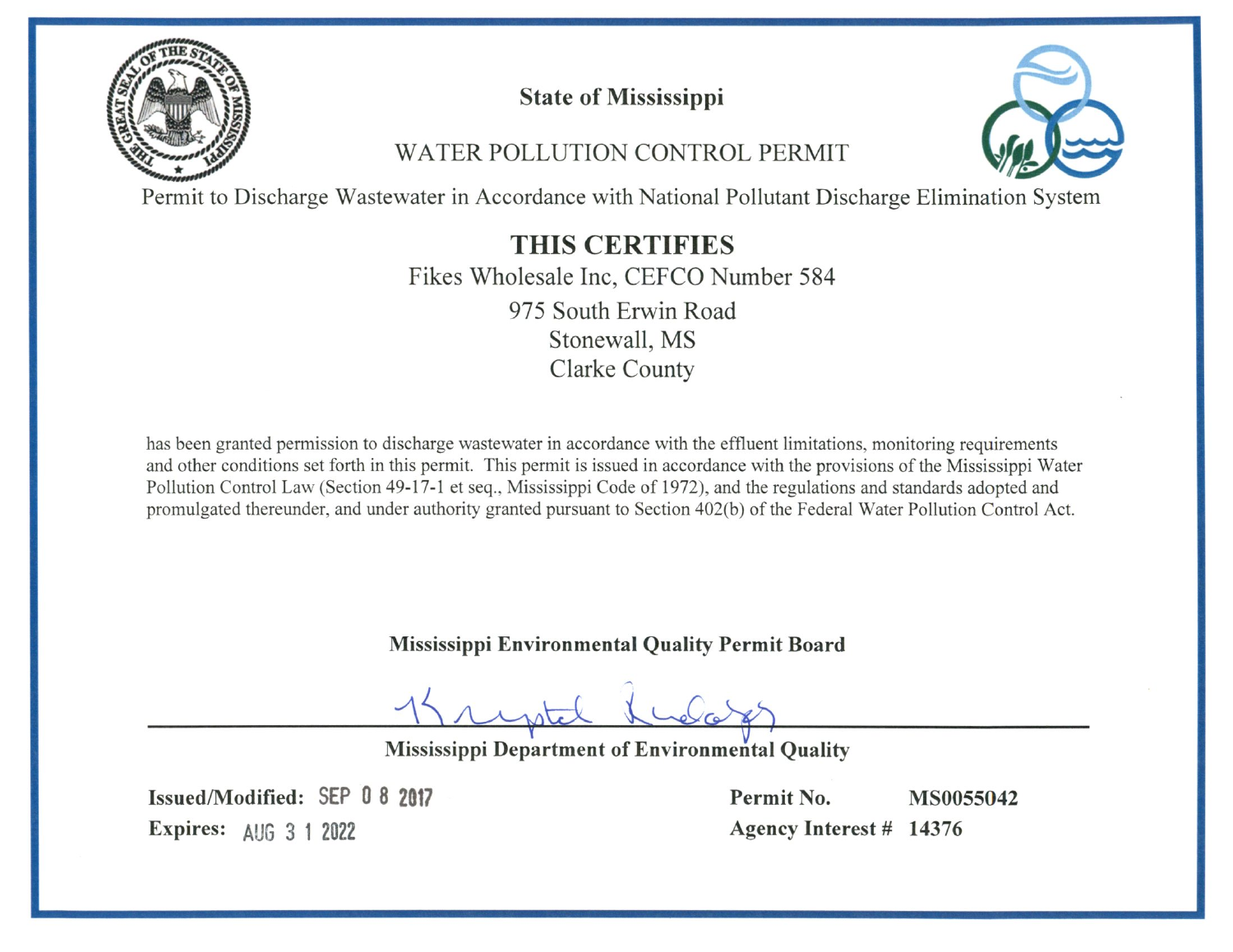## **Table of Contents**

### Other Relevant Documents:

Short Form D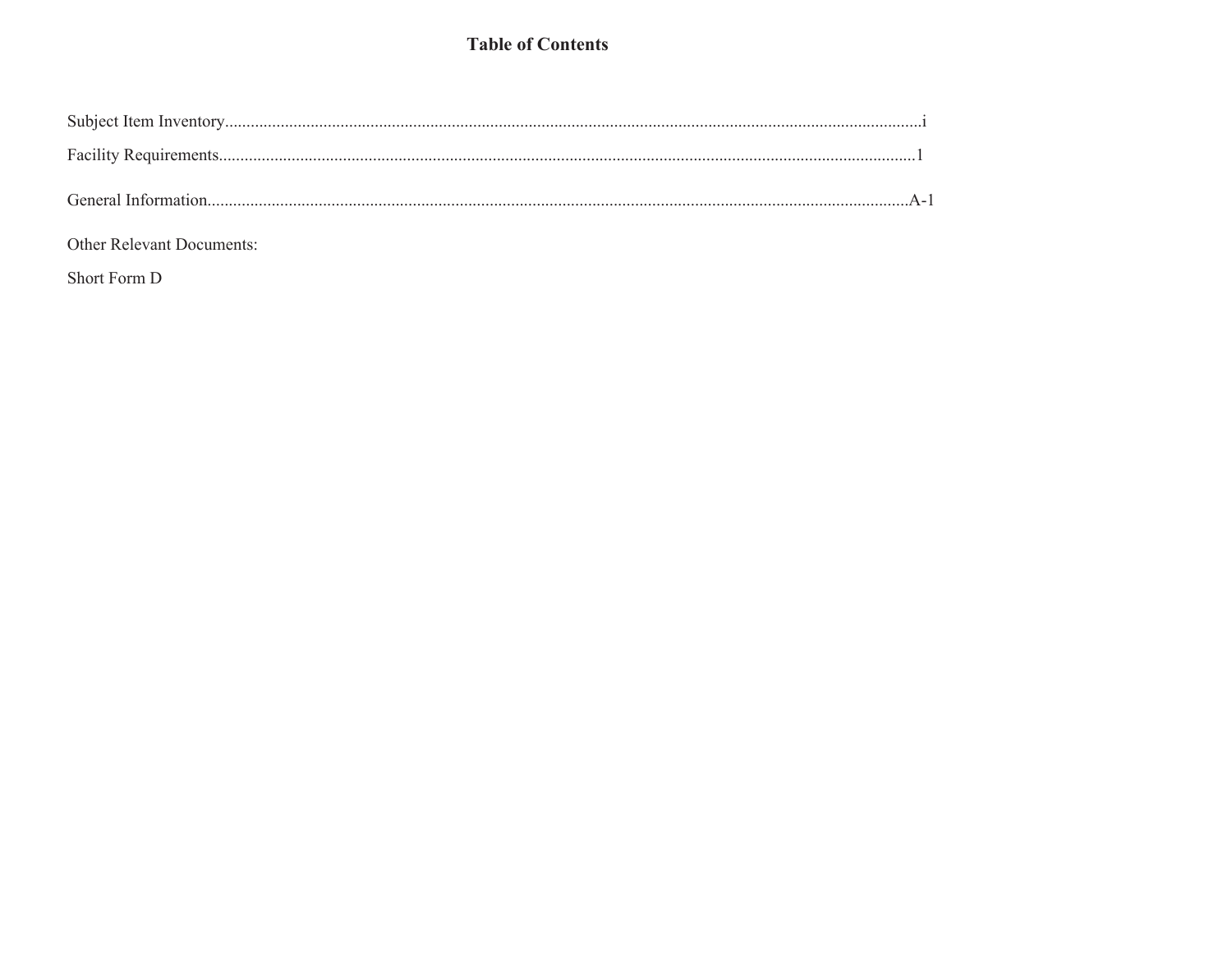Activity ID No.: PER20130001 Permit Number: MS0055042Subject Item Inventory Fikes Wholesale Inc, CEFCO Number 584

## **Subject Item Inventory:**

| ID      | <b>Designation</b> | <b>Description</b>                |
|---------|--------------------|-----------------------------------|
| AI14376 |                    |                                   |
| RPNT1   | MS0055042-001      | Outfall 001 (Car Wash Wastewater) |

### **Receiving Stream Relationships:**

| <b>Subject Item</b>                     | <b>Relationship</b> | <b>Receiving Stream</b> |
|-----------------------------------------|---------------------|-------------------------|
| RPNT1 Outfall 001 (Car Wash Wastewater) | Discharges Into     | Unnamed Tributary of    |
|                                         | Then Into           | <b>Bostic Branch</b>    |

| $AI = Agency Interest$                         |
|------------------------------------------------|
| $CAFO =$ Concentrated Animal Feeding Operation |
| $EQPT = Equipment$                             |
| $IMPD = Impoundment$                           |
| $PCS = PCs$                                    |
| $TRMT = Treatment$                             |
|                                                |
|                                                |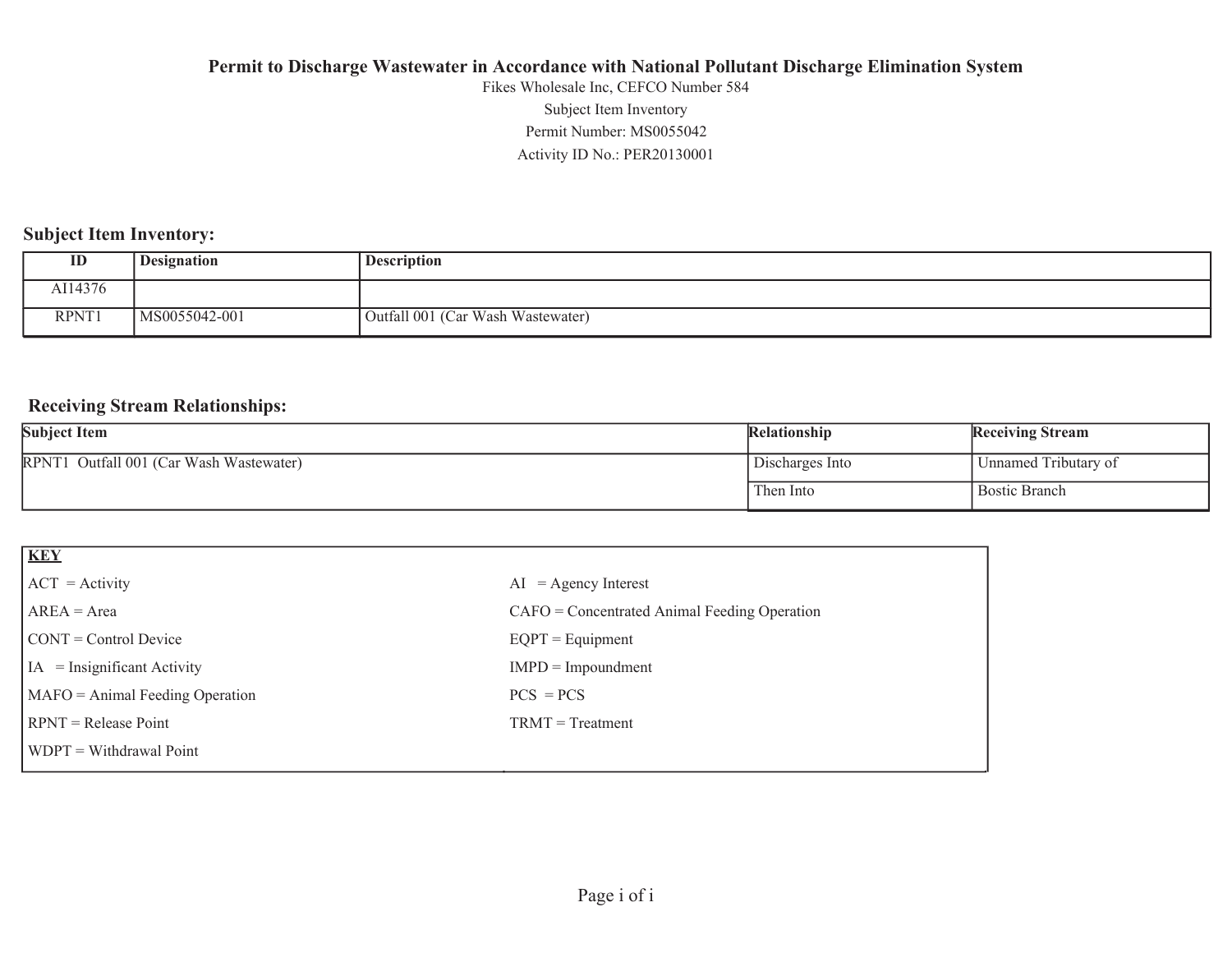Fikes Wholesale Inc, CEFCO Number 584 Facility Requirements Permit Number: MS0055042 Activity ID No.:PER20130001

### **AI0000014376 :**

## **Limitation Requirements:**

| Condition |           |                                                                                                                                                          |  |
|-----------|-----------|----------------------------------------------------------------------------------------------------------------------------------------------------------|--|
| No.       | Parameter | Condition                                                                                                                                                |  |
| $L-1$     |           | There shall be no discharge of floating solids or visible foam in other than trace amounts. [11 Miss. Admin. Code Pt. 6, R.<br>2.2.A(2).                 |  |
| $L-2$     |           | The discharges shall not cause the occurrence of a visible sheen on the surface of the receiving waters. [11 Miss. Admin.]<br>Code Pt. 6, R. $2.2.A(2).$ |  |

## **Record-Keeping Requirements:**

| Condition<br>No. | Condition                                                                                                                                                                                                              |
|------------------|------------------------------------------------------------------------------------------------------------------------------------------------------------------------------------------------------------------------|
| $R-1$            | Recording of Results                                                                                                                                                                                                   |
|                  | For each measurement or sample taken pursuant to the requirements of this permit, the permittee shall maintain records of all information obtained from such<br>monitoring including:                                  |
|                  | (1) The exact place, date, and time of sampling;<br>(2) The dates the analyses were performed;<br>$(3)$ The person $(s)$ who performed the analyses;<br>(4) The analytical techniques, procedures or methods used; and |

(5) The results of all required analyses. [11 Miss. Admin. Code Pt. 6, R. 1.1.4.A(29)(a).]

Page 1 of 21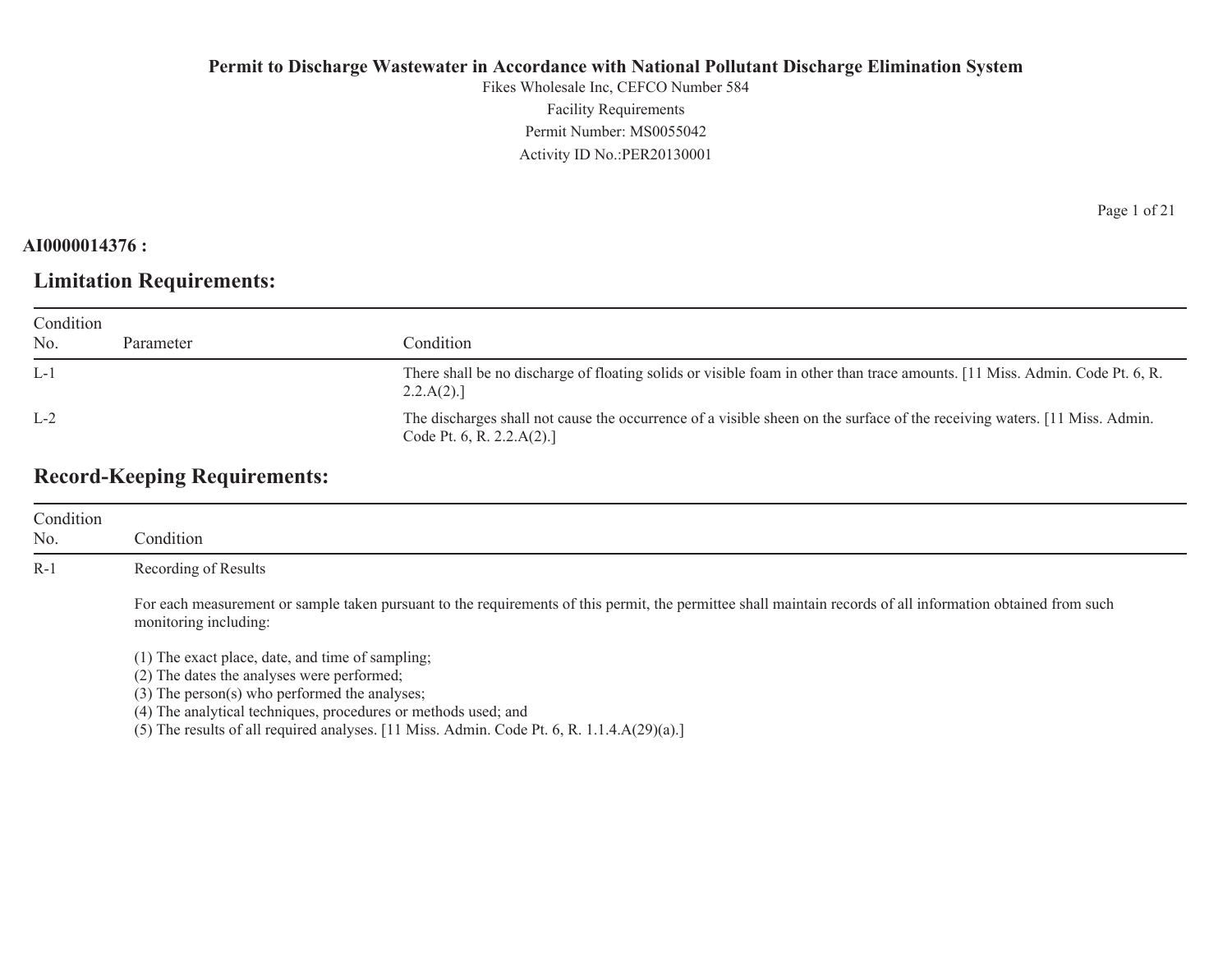Fikes Wholesale Inc, CEFCO Number 584 Facility Requirements Permit Number: MS0055042Activity ID No.:PER20130001

### **AI0000014376 :**

No.

S-1

S-2

**Submittal/Action Requirements:**

Condition Condition Reporting Monitoring results obtained during the previous reporting period shall be summarized and reported on a Discharge Monitoring Report (DMR). DMR data must be submitted submitted electronically using the MDEQ NetDMR system NO LATER THAT THE 28TH DAY OF THE MONTH FOLLOWING THE COMPLETED REPORTING PERIOD. DMRs and all other reports required herein, shall be signed in accordance with 11 Miss. Admin. Code Pt. 6, R. 1.1.4.A(15)(c)(1). of the Mississippi Wastewater Regulations. [11 Miss. Admin. Code Pt. 6, R. 1.1.4.A(15)c(1)., 40 CFR 122.21(1)(4)(i).] Reporting Requirements - Planned Changes The permittee shall give notice to the Permit Board as soon as possible of any planned physical alterations or additions, including but not limited to, a change of operation to the permitted facility. Notice is required in the circumstances that follow: (1) The alteration or addition to a permitted facility may meet one of the criteria for determining whether the facility is a new source in 40 CFR 122.29(b); or (2) The alteration or addition could significantly change the nature or increase the quantity of pollutants discharged. This notification applies to pollutants which are not subject to either effluent limitations in the permit or notification requirements under 40 CFR 122.42(a)(1). (3) The alteration or addition results in a significant change in the permittee's sludge use or disposal practices, and such alteration, addition, or change may justify the application of permit conditions that are different from or absent in the existing permit, including notification of additional use or disposal sites not reported during the permit application process or not reported pursuant to an approved land application plan; [11 Miss. Admin. Code Pt. 6, R. 1.1.4.A(15)(a).]

S-3Reporting Requirements - Anticipated Noncompliance

> The permittee shall give advance notice to the Permit Board of any planned changes in the permitted facility or activity which may result in noncompliance with permit requirements. [11 Miss. Admin. Code Pt. 6, R. 1.1.4.A(29)(b).]

Page 2 of 21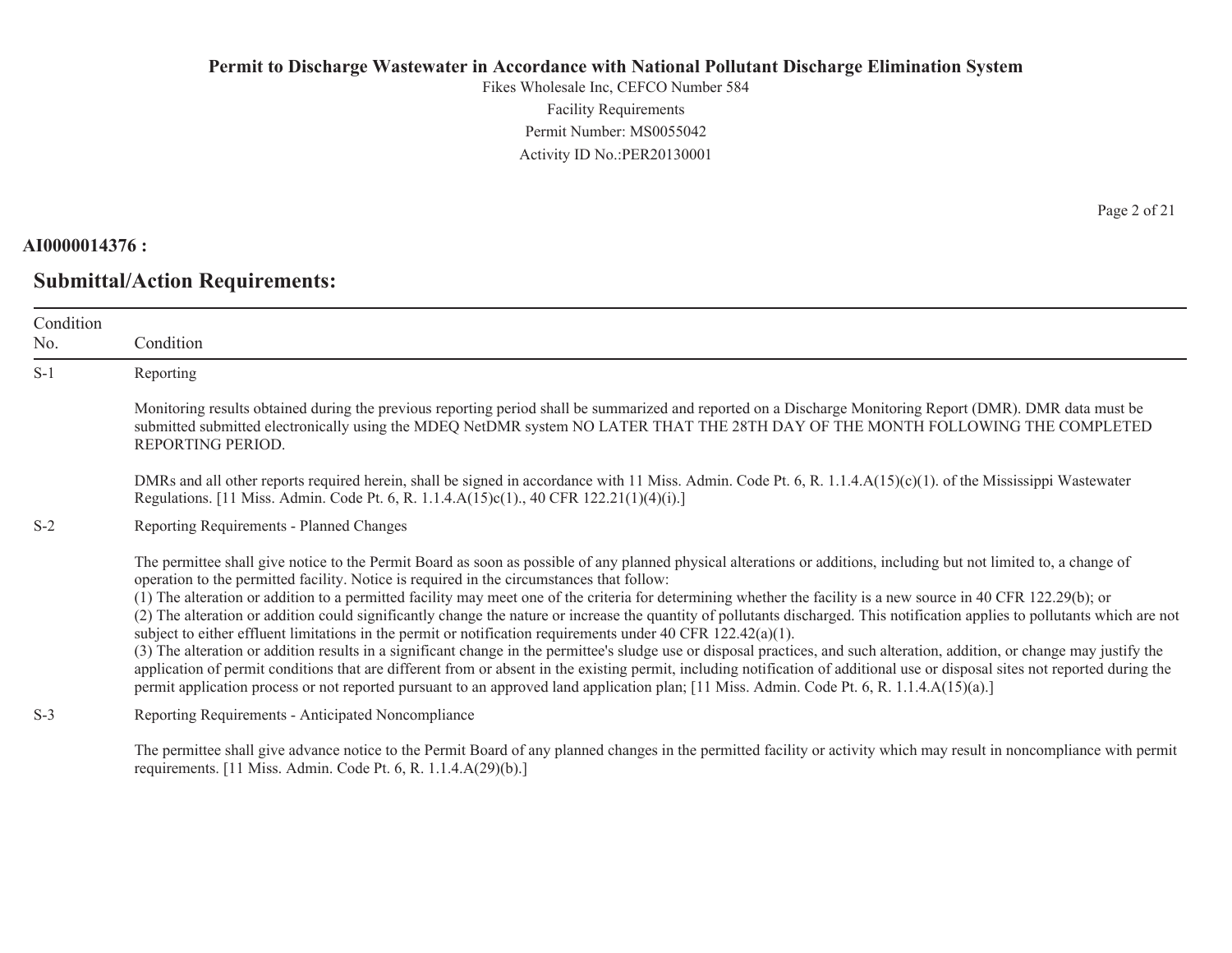Fikes Wholesale Inc, CEFCO Number 584 Facility Requirements Permit Number: MS0055042Activity ID No.:PER20130001

### **AI0000014376 :**

Condition No.

S-4

## **Submittal/Action Requirements:**

 Condition Noncompliance Notification - Twenty-Four Hour Reporting (1) The permittee shall report any noncompliance which may endanger health or the environment. Any information shall be provided orally within 24 hours from the time the permittee becomes aware of the circumstances. A written submission shall also be provided within 5 days of the time the permittee becomes aware of the circumstances. The written submission shall contain a description of the noncompliance and its cause; the period of noncompliance, including exact dates and times, and if the noncompliance has not been corrected, the anticipated time it is expected to continue; and steps taken or planned to reduce, eliminate, and/or prevent recurrence of the noncompliance. (2) The following shall be included as information which must be reported within 24 hours under this paragraph. (i) Any unanticipated bypass which exceeds any effluent limitation in the permit. (ii) Any upset which exceeds any effluent limitation in the permit. (iii) Violation of a maximum daily discharge limitation for any of the pollutants listed by the Permit Board in the permit to be reported within 24 hours. (iv) The Executive Director may waive the written report on a case-by-case basis for reports under paragraph (1) of this section if the oral report has been received within 24 hours. All reports required by this condition which are submitted after December 20, 2020, shall be submitted by the permittee electronically as instructed by MDEQ. [11 Miss.] Admin. Code Pt. 6, R. 1.1.4.A(29)(e)., 40 CFR 122.41.(1)(6).]

S-5Noncompliance Notification - Other Noncompliance

> The permittee shall report all instances of noncompliance not reported under the twenty-four hour reporting requirements, at the time monitoring reports are submitted or within 30 days from the end of the month in which the noncompliance occurs. The reports shall contain the same information as is required under the twenty-four hour reporting requirements contained in this permit.

All reports required by this condition which are submitted after December 20, 2020, shall be submitted by the permittee electronically as instructed by MDEQ. [11 Miss.] Admin. Code Pt. 6, R. 1.1.4.A(29)(f)., 40 CFR 122.41.(1)(7).]

Page 3 of 21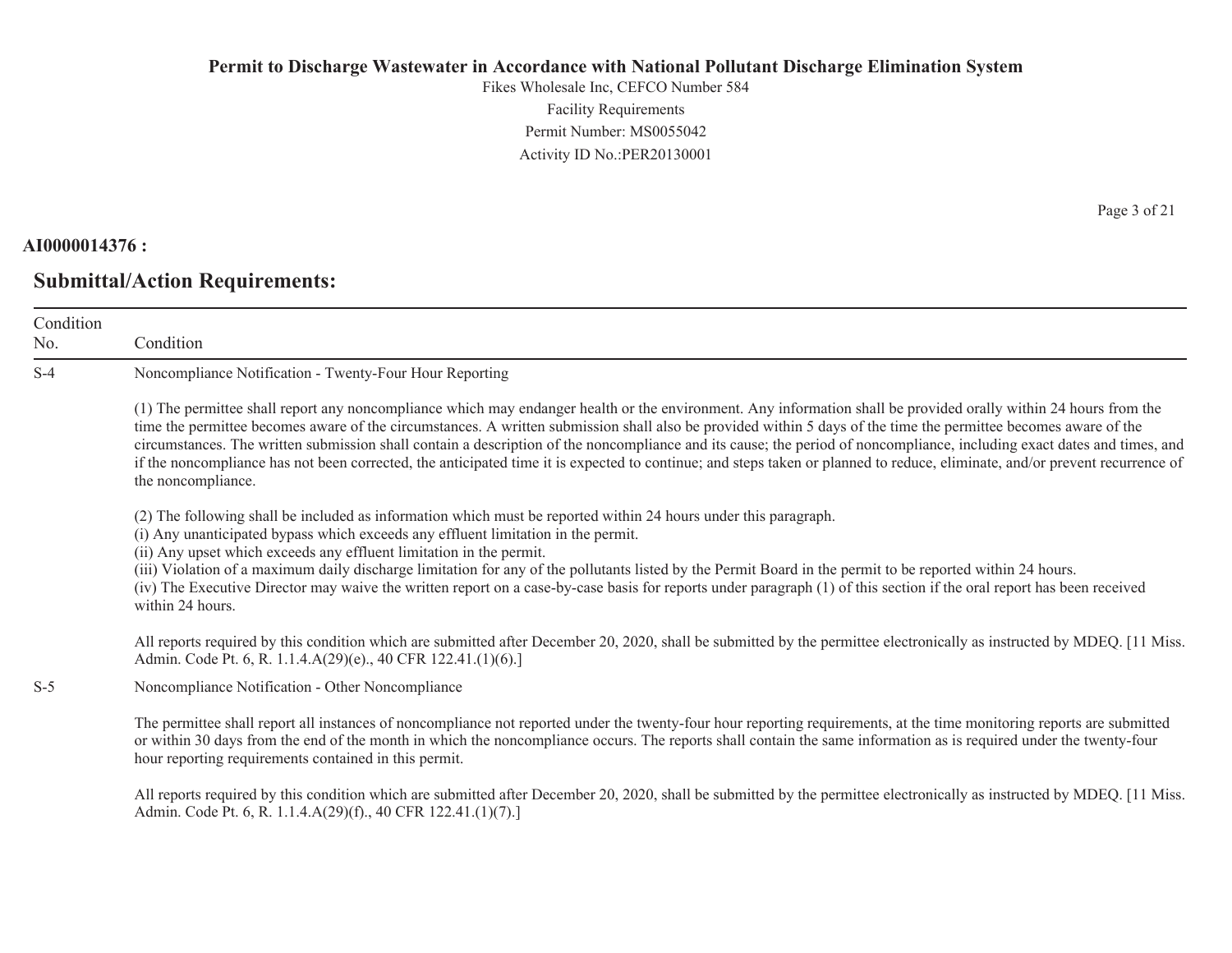Fikes Wholesale Inc, CEFCO Number 584 Facility Requirements Permit Number: MS0055042 Activity ID No.:PER20130001

#### **AI0000014376 :**

## **Submittal/Action Requirements:**

Page 4 of 21

| Condition<br>No. | Condition                                                                                                                                                                                                                                                                                                                                                                                                                         |
|------------------|-----------------------------------------------------------------------------------------------------------------------------------------------------------------------------------------------------------------------------------------------------------------------------------------------------------------------------------------------------------------------------------------------------------------------------------|
| $S-6$            | Noncompliance Notification - Other Information                                                                                                                                                                                                                                                                                                                                                                                    |
|                  | Where the permittee becomes aware that it failed to submit any relevant facts in a permit application, or submitted incorrect information in a permit application or in any<br>report to the Permit Board, it shall promptly submit such facts or information. [11 Miss. Admin. Code Pt. 6, R. 1.1.4.A(29)(g).]                                                                                                                   |
| $S-7$            | Bypassing -Notice                                                                                                                                                                                                                                                                                                                                                                                                                 |
|                  | Anticipated bypass-<br>If the permittee knows in advance of the need for a bypass, it shall submit prior notice, if possible at least ten days before the date of the bypass.                                                                                                                                                                                                                                                     |
|                  | Unanticipated bypass-<br>The permittee shall submit notice of an unanticipated bypass as required by the twenty-four hour reporting requirements set forth in this permit.                                                                                                                                                                                                                                                        |
|                  | All reports required by this condition which are submitted after December 20, 2020, shall be submitted by the permittee electronically as instructed by MDEQ. [40 CFR<br>122.41(m)(3)(i, ii).                                                                                                                                                                                                                                     |
| $S-8$            | <b>Expiration of Permit</b>                                                                                                                                                                                                                                                                                                                                                                                                       |
|                  | At least 180 days prior to the expiration date of this permit pursuant to the State law and regulation, the permittee who wishes to continue to operate under this permit<br>shall submit an application to the Permit Board for reissuance. The Permit Board may grant permission to submit an application later than this, but no later than the<br>expiration date of the permit. [11 Miss. Admin. Code Pt. 6, R. 1.1.5.B(1).] |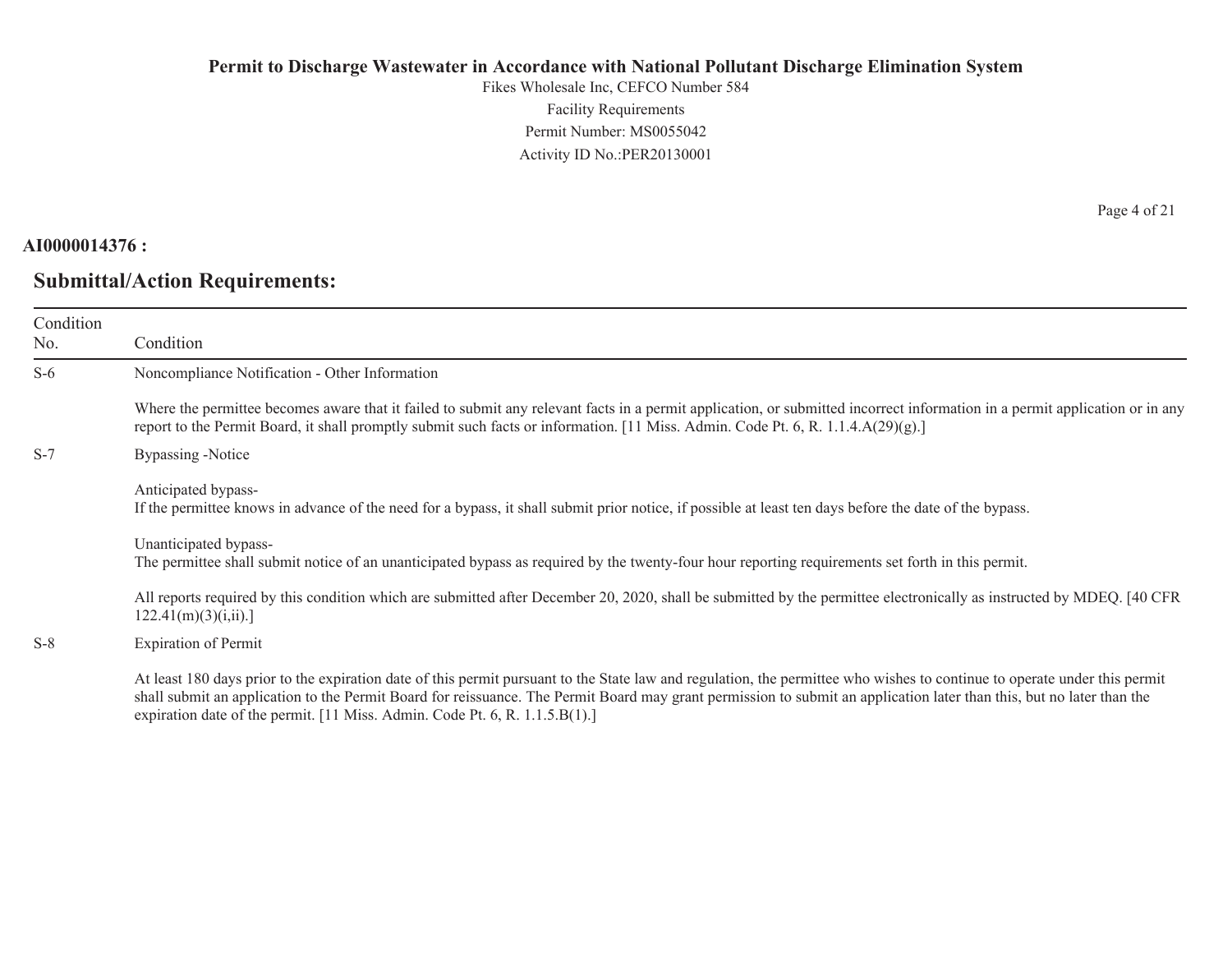Fikes Wholesale Inc, CEFCO Number 584 Facility Requirements Permit Number: MS0055042Activity ID No.:PER20130001

### **AI0000014376 :**

Condition No.

S-9

## **Submittal/Action Requirements:**

Condition

Requirements Regarding Cooling and Boiler Water Additives

Notification shall be made to the permitting authority in writing not later than sixty (60) days prior to initiating the addition of any chemical product to the cooling water and/or boiler water which is subject to discharge, other than those previously approved and/or used. Such notification should include, but not be limited to:

(1) Name and composition of the proposed additive,

(2) Proposed discharge concentration,

(3) Dosage addition rates,

(4) Frequency of use,

(5) EPA registration, if applicable, and

(6) Aquatic species toxicological data.

Written approval must be received from the permitting authority prior to initiating use. [11 Miss. Admin. Code Pt. 6, R. 1.1.4.A(14).]

## **Narrative Requirements:**

## **Definitions:**

| Condition<br>No. | Condition                                                                                                                                                                         |
|------------------|-----------------------------------------------------------------------------------------------------------------------------------------------------------------------------------|
| $T-1$            | Definitions: General                                                                                                                                                              |
|                  | The permittee shall refer to 11 Miss. Admin. Code Pt. 6, R. 1.1.1.A for definitions of any permit term not specified in this permit. [11 Miss. Admin. Code Pt. 6, R.<br>1.1.1.A.] |

Page 5 of 21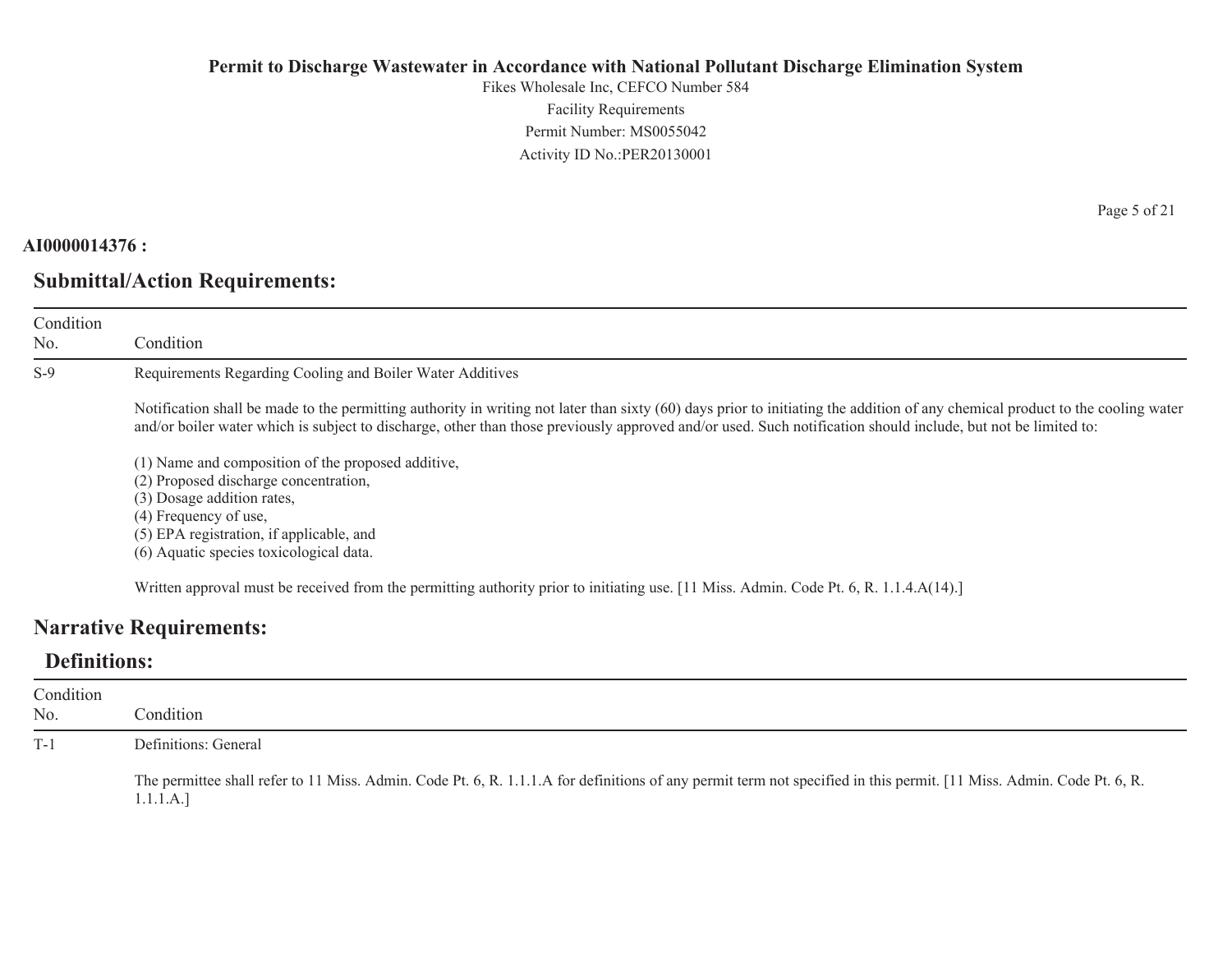Fikes Wholesale Inc, CEFCO Number 584 Facility Requirements Permit Number: MS0055042 Activity ID No.:PER20130001

#### **AI0000014376 :**

# **Narrative Requirements:**

Page 6 of 21

| Condition<br>No. | Condition                                                                                                                                                                                                                                                                                                                                                                                                                                                                                                                                                                                   |
|------------------|---------------------------------------------------------------------------------------------------------------------------------------------------------------------------------------------------------------------------------------------------------------------------------------------------------------------------------------------------------------------------------------------------------------------------------------------------------------------------------------------------------------------------------------------------------------------------------------------|
| $T-2$            | Definitions: Monthly Average                                                                                                                                                                                                                                                                                                                                                                                                                                                                                                                                                                |
|                  | "Monthly Average" means the average of "daily discharges" over a calendar month, calculated as the sum of all "daily discharges" measured during a calendar month<br>divided by the number of "daily discharges" measured during the month. The monthly average for E coli bacteria is the geometric mean of "daily discharges" measured<br>during the calendar month. In computing the geometric mean for E coli bacteria, the value one (1) shall be substituted for sample results of zero. [11 Miss. Admin. Code<br>Pt. 6, R. 1.1.1. $A(44)$ .]                                         |
| $T-3$            | Definitions: Daily Discharge                                                                                                                                                                                                                                                                                                                                                                                                                                                                                                                                                                |
|                  | "Daily discharge" means the "discharge of a pollutant" measured during a calendar day or any 24-hour period that reasonably represents the calendar day for purposes of<br>sampling. For pollutants with limitations expressed in units of mass, the "daily discharge" is calculated as the total mass of the pollutant discharged over the day. For<br>pollutants with limitations expressed in other units of measurements, the "daily average" is calculated as the average measurement of the discharge of the pollutant over<br>the day. [11 Miss. Admin. Code Pt. 6, R. 1.1.1.A(15).] |
| $T-4$            | Definitions: Daily Maximum                                                                                                                                                                                                                                                                                                                                                                                                                                                                                                                                                                  |
| $T-5$            | "Daily maximum" means the highest "daily discharge" over a calendar month. [11 Miss. Admin. Code Pt. 6, R. 1.1.1.A(16).]<br>Definitions: Toxic Pollutants                                                                                                                                                                                                                                                                                                                                                                                                                                   |
|                  | "Toxic pollutants" means any pollutant listed as toxic under Section $307(a)(1)$ or, in the case of "sludge use or disposal practices", any pollutant identified in regulations<br>implementing Section 405(d) of the Clean Water Act. [11 Miss. Admin. Code Pt. 6, R. 1.1.1.A(71).]                                                                                                                                                                                                                                                                                                        |
| $T-6$            | Definitions: Hazardous Substances                                                                                                                                                                                                                                                                                                                                                                                                                                                                                                                                                           |
|                  | "Hazardous substances" are defined in 40 CFR 116.4. [40 CFR 116.4]                                                                                                                                                                                                                                                                                                                                                                                                                                                                                                                          |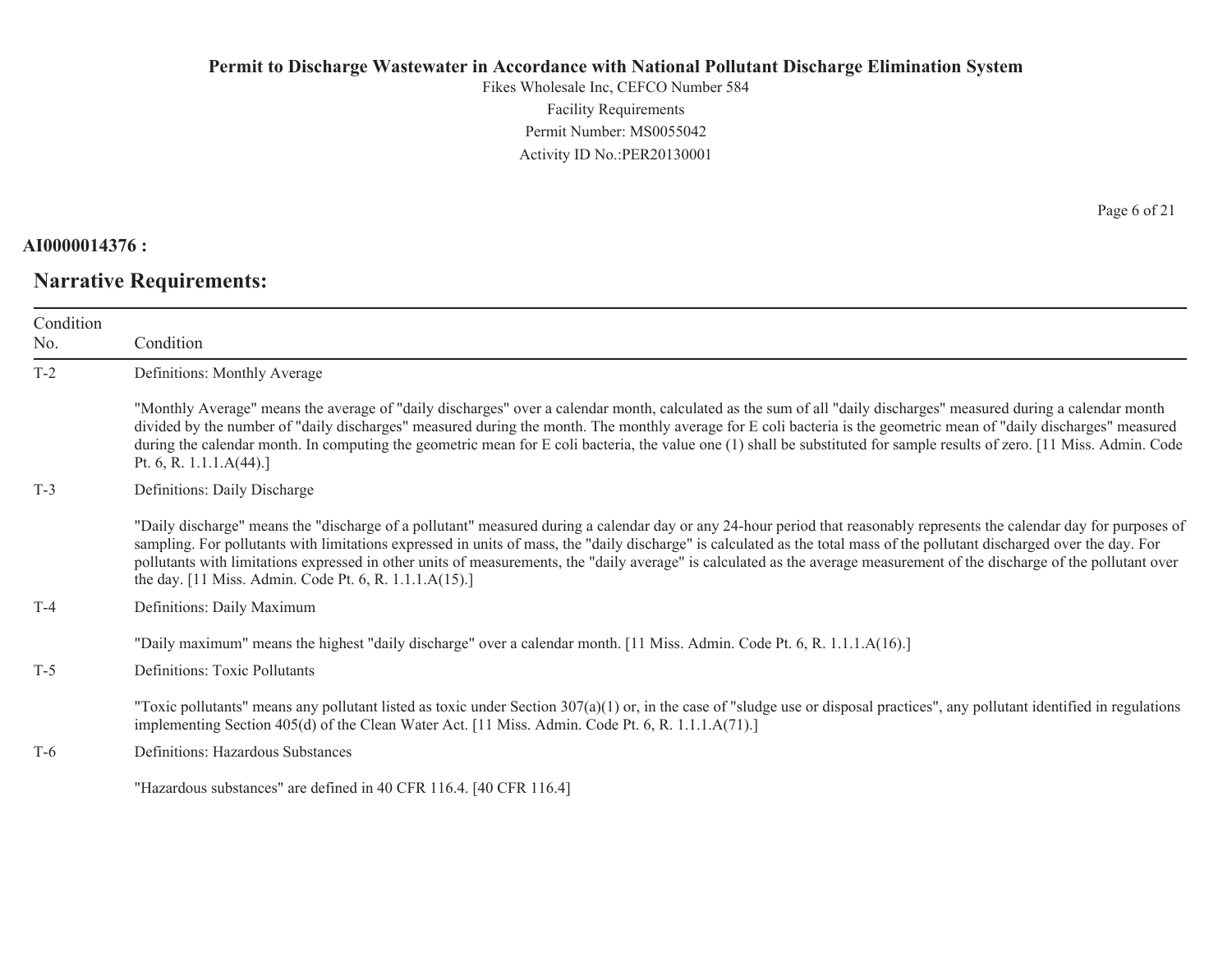Fikes Wholesale Inc, CEFCO Number 584 Facility Requirements Permit Number: MS0055042 Activity ID No.:PER20130001

#### **AI0000014376 :**

# **Narrative Requirements:**

Page 7 of 21

| Condition<br>No. | Condition                                                                                                                                                                                                                                                                                                                                                                                                                                                                                                                                                                                                                                                    |
|------------------|--------------------------------------------------------------------------------------------------------------------------------------------------------------------------------------------------------------------------------------------------------------------------------------------------------------------------------------------------------------------------------------------------------------------------------------------------------------------------------------------------------------------------------------------------------------------------------------------------------------------------------------------------------------|
| $T-7$            | Definitions: Quarterly Average                                                                                                                                                                                                                                                                                                                                                                                                                                                                                                                                                                                                                               |
|                  | "Quarterly Average" means the average of "daily discharges" over a three month period, calculated as the sum of all "daily discharges" measured during the quarter<br>divided by the number of "daily discharges" measured during the quarter. The quarterly average for E coli bacteria is the geometric mean of "daily discharges" measured<br>during the quarter. In computing the geometric mean for E coli bacteria, the value one (1) shall be substituted for sample results of zero. [11 Miss. Admin. Code Pt. 6, R.<br>1.1.1.A(61).                                                                                                                 |
| $T-8$            | Definitions: Weekly Average                                                                                                                                                                                                                                                                                                                                                                                                                                                                                                                                                                                                                                  |
|                  | "Weekly average" means the average of "daily discharges" over a calendar week, calculated as the sum of all "daily discharges" measured during a calendar week<br>divided by the number of "daily discharges" measured during that week. The weekly average for E coli bacteria is the geometric mean of all "daily discharges"<br>measured in a calendar week. In computing the geometric mean for E coli bacteria, one (1) shall be substituted for sample results of zero. For self-monitoring purposes,<br>the value to be reported is the single highest weekly average computed during a calendar month. [11 Miss. Admin. Code Pt. 6, R. 1.1.1.A(86).] |
| $T-9$            | Definitions: Quarterly Maximum                                                                                                                                                                                                                                                                                                                                                                                                                                                                                                                                                                                                                               |
|                  | "Quarterly Maximum" means the highest "daily discharge" measured over a three-month period. [11 Miss. Admin. Code Pt. 6, R.1.1.1.A(62).]                                                                                                                                                                                                                                                                                                                                                                                                                                                                                                                     |
| $T-10$           | Definitions: Maximum Monthly Average                                                                                                                                                                                                                                                                                                                                                                                                                                                                                                                                                                                                                         |
|                  | Maximum Monthly Average means the highest "monthly average" over a monitoring period. [40 CFR 122]                                                                                                                                                                                                                                                                                                                                                                                                                                                                                                                                                           |
| $T-11$           | Definitions: Yearly Average                                                                                                                                                                                                                                                                                                                                                                                                                                                                                                                                                                                                                                  |
|                  | "Yearly Average" means the average of "daily discharges" over a calendar year, calculated as the sum of all "daily discharges" measured during the calendar year<br>divided by the number of "daily discharges" measured during the calendar year. The yearly average for E coli bacteria is the geometric mean of "daily discharges"<br>during the calendar year. In computing the geometric mean for E coli bacteria, the value one (1) shall be substituted for sample results of zero. [11 Miss. Admin. Code                                                                                                                                             |

Pt. 6, R.1.1.1.A(87).]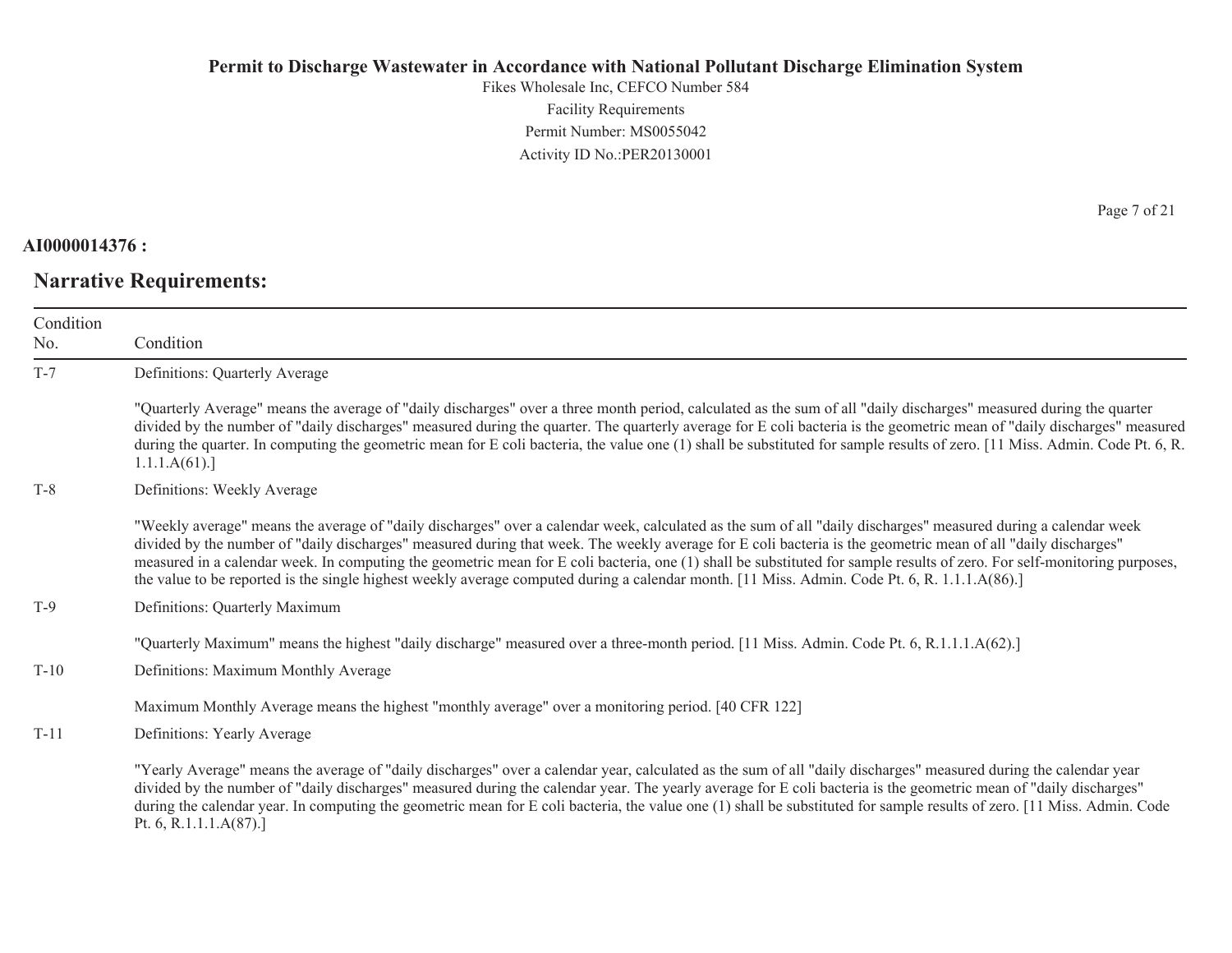Fikes Wholesale Inc, CEFCO Number 584 Facility Requirements Permit Number: MS0055042 Activity ID No.:PER20130001

#### **AI0000014376 :**

# **Narrative Requirements:**

Page 8 of 21

| Condition<br>No. | Condition                                                                                                                                                                                                                                                                                                                                                                                                                                                                                                                                                                                                                                                                                                                                                                                                                                                                                                                                                                                            |
|------------------|------------------------------------------------------------------------------------------------------------------------------------------------------------------------------------------------------------------------------------------------------------------------------------------------------------------------------------------------------------------------------------------------------------------------------------------------------------------------------------------------------------------------------------------------------------------------------------------------------------------------------------------------------------------------------------------------------------------------------------------------------------------------------------------------------------------------------------------------------------------------------------------------------------------------------------------------------------------------------------------------------|
| $T-12$           | Definitions: Yearly Maximum                                                                                                                                                                                                                                                                                                                                                                                                                                                                                                                                                                                                                                                                                                                                                                                                                                                                                                                                                                          |
|                  | "Yearly Maximum" means the highest "daily discharge" measured over a calendar year. [11 Miss. Admin. Code Pt. 6, R. 1.1.1.A(88).]                                                                                                                                                                                                                                                                                                                                                                                                                                                                                                                                                                                                                                                                                                                                                                                                                                                                    |
| $T-13$           | Definitions: "Submitted" means the document is postmarked on or before the applicable deadline, except as otherwise specified. [11 Miss. Admin. Code Pt. 6, R. 1.1.1.A<br>(67).                                                                                                                                                                                                                                                                                                                                                                                                                                                                                                                                                                                                                                                                                                                                                                                                                      |
| Condition<br>No. | Condition                                                                                                                                                                                                                                                                                                                                                                                                                                                                                                                                                                                                                                                                                                                                                                                                                                                                                                                                                                                            |
| $T-14$           | The permittee shall achieve compliance with the effluent limitations specified for discharge in accordance with the following schedule: Upon Permit Issuance. [11 Miss.]<br>Admin. Code Pt. 6, R. 1.1.4.A(9).]                                                                                                                                                                                                                                                                                                                                                                                                                                                                                                                                                                                                                                                                                                                                                                                       |
| $T-15$           | Within 14 days after either an interim or final date of compliance specified by this permit, the permittee shall provide the Permit Board with written notice of his<br>compliance or noncompliance with the requirements or conditions specified to be completed by that date. [11 Miss. Admin. Code Pt. 6, R. 1.1.4.A(10).]                                                                                                                                                                                                                                                                                                                                                                                                                                                                                                                                                                                                                                                                        |
| $T-16$           | Representative Sampling                                                                                                                                                                                                                                                                                                                                                                                                                                                                                                                                                                                                                                                                                                                                                                                                                                                                                                                                                                              |
|                  | Samples and measurements taken as required herein shall be representative of the volume and nature of the monitored wastewater. [11 Miss. Admin. Code Pt. 6, R.<br>1.1.4.A(28)(e).                                                                                                                                                                                                                                                                                                                                                                                                                                                                                                                                                                                                                                                                                                                                                                                                                   |
| $T-17$           | Reporting                                                                                                                                                                                                                                                                                                                                                                                                                                                                                                                                                                                                                                                                                                                                                                                                                                                                                                                                                                                            |
|                  | If the results for a given sample analysis are such that any parameter (other than fecal coliform) is not detected at or above the minimum level for the test method used, a<br>value of zero will be used for that sample in calculating an arithmetic mean value for the parameter. If the resulting calculated arithmetic mean value for that reporting<br>period is zero, the permittee shall report "NODI = B" on the DMR. For fecal coliform, a value of 1.0 shall be used in calculating the geometric mean. If the resulting<br>fecal coliform mean value is 1.0, the permittee shall report "NODI = $B$ " on the DMR. For each quantitative sample value that is not detectable, the test method used and<br>the minimum level for that method for that parameter shall be attached to and submitted with the DMR. The permittee shall then be considered in compliance with the<br>appropriate effluent limitation and/or reporting requirement. [11 Miss. Admin. Code Pt. 6, R. 1.2.6.G.] |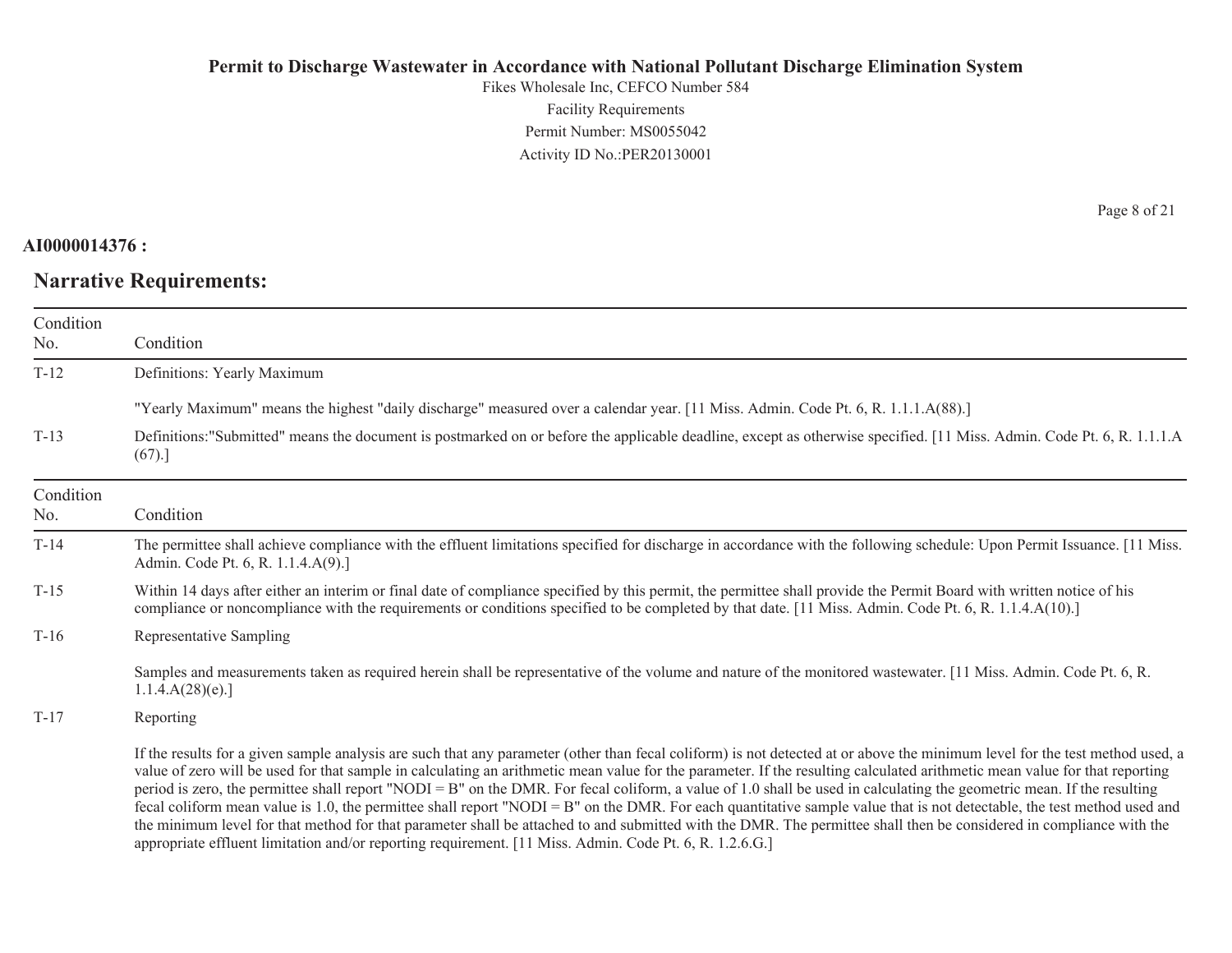Fikes Wholesale Inc, CEFCO Number 584 Facility Requirements Permit Number: MS0055042Activity ID No.:PER20130001

**AI0000014376 :**

**Narrative Requirements:**

Page 9 of 21

| Condition<br>No. | Condition                                                                                                                                                                                                                                                                                                                                                                                                                                                                                                                                                                                |
|------------------|------------------------------------------------------------------------------------------------------------------------------------------------------------------------------------------------------------------------------------------------------------------------------------------------------------------------------------------------------------------------------------------------------------------------------------------------------------------------------------------------------------------------------------------------------------------------------------------|
| $T-18$           | Reporting                                                                                                                                                                                                                                                                                                                                                                                                                                                                                                                                                                                |
|                  | If the permittee monitors any pollutant as prescribed in the permit more frequently than required by the permit using test procedures approved under 40 CFR Part 136 or,<br>in the case of sludge use or disposal, approved under 40 CFR Part 136 unless otherwise specified in 40 CFR Part 503, or as specified in the permit, the results of this<br>monitoring shall be included in the calculation and reporting of the data submitted in the DMR or sludge reporting form specified by the Permit Board. [11 Miss.]<br>Admin. Code Pt. 6, R. 1.1.4.A(15)(c)(2).]                    |
| $T-19$           | Reporting                                                                                                                                                                                                                                                                                                                                                                                                                                                                                                                                                                                |
|                  | Calculations for all limitations which require averaging of measurements shall utilize an arithmetic mean unless otherwise specified by the Permit Board in the permit.<br>[11 Miss. Admin. Code Pt. 6, R. 1.1.4. $A(15)(c)(3)$ .]                                                                                                                                                                                                                                                                                                                                                       |
| $T-20$           | <b>Test Procedures</b>                                                                                                                                                                                                                                                                                                                                                                                                                                                                                                                                                                   |
|                  | Test procedures for the analysis of pollutants shall include those set forth in 40 CFR 136 or alternative procedures approved and/or promulgated by EPA. [11 Miss.]<br>Admin. Code Pt. 6, R. 1.1.4.A(30).]                                                                                                                                                                                                                                                                                                                                                                               |
| $T-21$           | Records Retention                                                                                                                                                                                                                                                                                                                                                                                                                                                                                                                                                                        |
|                  | All records and results of monitoring activities required by this permit, including calibration and maintenance records, shall be retained by the permittee for a minimum<br>of three (3) years, unless otherwise required or extended by the Permit Board, copies of which shall be furnished to the Department upon request. [11 Miss. Admin.]<br>Code Pt. 6, R. 1.1.4.A(29)(a).]                                                                                                                                                                                                      |
| $T-22$           | <b>Falsifying Reports</b>                                                                                                                                                                                                                                                                                                                                                                                                                                                                                                                                                                |
|                  | Any permittee who falsifies, tampers with, or knowingly renders inaccurate any monitoring device or method required by the Permit Board to be maintained as a<br>condition in a permit, or who alters or falsifies the results obtained by such devices or methods and/or any written report required by or in response to a permit condition,<br>shall be deemed to have violated a permit condition and shall be subject to the penalties provided for a violation of a permit condition pursuant to Section 49-17-43 of<br>the Code. [11 Miss. Admin. Code Pt. 6, R. 1.1.4.A(29)(d).] |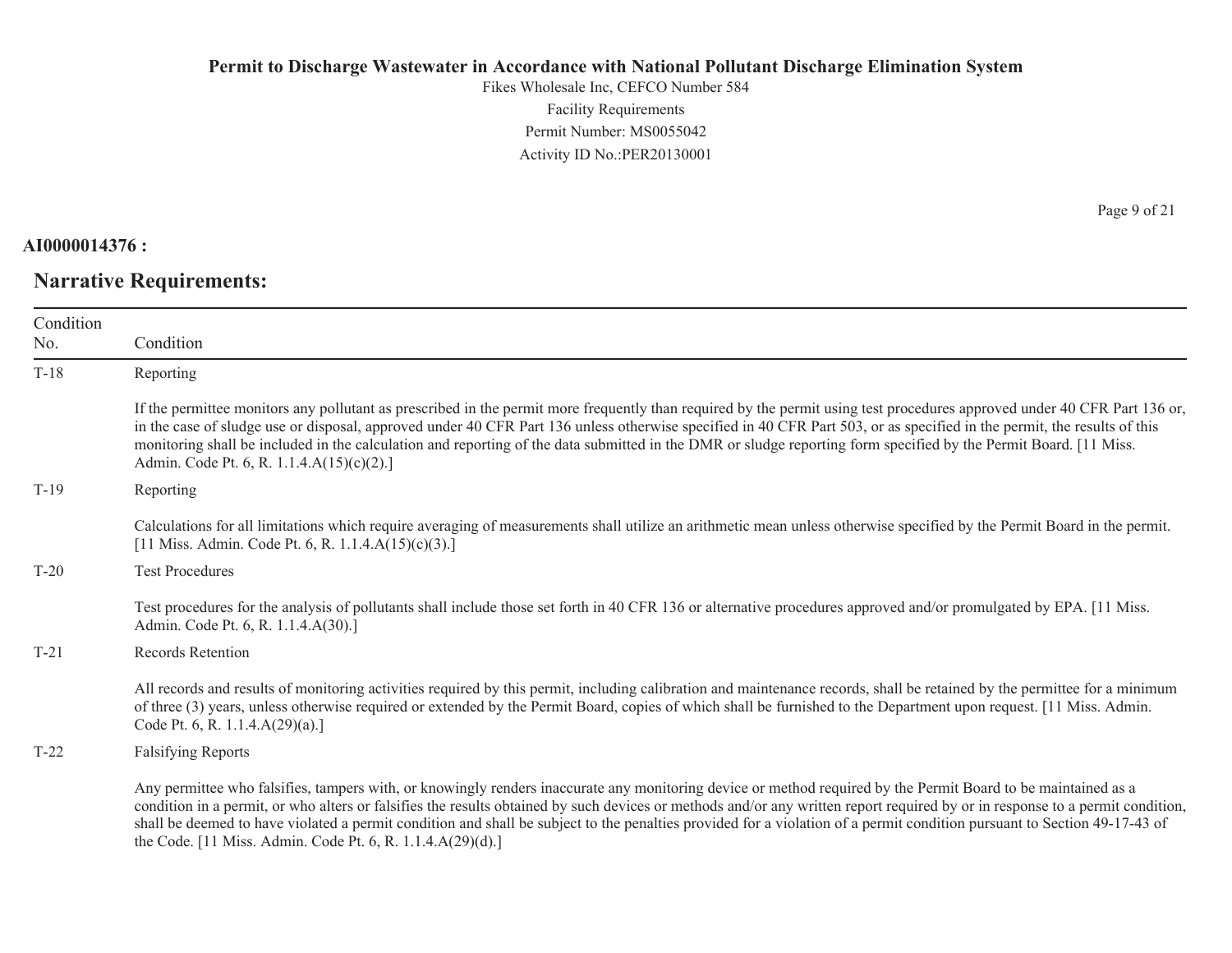Fikes Wholesale Inc, CEFCO Number 584 Facility Requirements Permit Number: MS0055042Activity ID No.:PER20130001

### **AI0000014376 :**

## **Narrative Requirements:**

Page 10 of 21

| Condition |                                                                                                                                                                                                                                                                                                                                                                                                                                                                                                                                                                                                                                                                                                                                                                                                                                                                                                                          |  |
|-----------|--------------------------------------------------------------------------------------------------------------------------------------------------------------------------------------------------------------------------------------------------------------------------------------------------------------------------------------------------------------------------------------------------------------------------------------------------------------------------------------------------------------------------------------------------------------------------------------------------------------------------------------------------------------------------------------------------------------------------------------------------------------------------------------------------------------------------------------------------------------------------------------------------------------------------|--|
| No.       | Condition                                                                                                                                                                                                                                                                                                                                                                                                                                                                                                                                                                                                                                                                                                                                                                                                                                                                                                                |  |
| $T-23$    | Facility Expansion and/or Modification                                                                                                                                                                                                                                                                                                                                                                                                                                                                                                                                                                                                                                                                                                                                                                                                                                                                                   |  |
|           | Any facility expansion, production increases, process modifications, changes in discharge volume or location or other changes in operations or conditions of the<br>permittee which may result in a new or increased discharge of waste, shall be reported to the Permit Board by submission of a new application for a permit pursuant to<br>11 Miss. Admin. Code Pt. 6, R. 1.1.2.A.of the Mississippi Wastewater Regulations, or if the discharge does not violate effluent limitations specified in the permit, by<br>submitting to the Permit Board a notice of a new or increased discharge. [11 Miss. Admin. Code Pt. 6, R. 1.1.2.A.]                                                                                                                                                                                                                                                                              |  |
| $T-24$    | Duty to Comply                                                                                                                                                                                                                                                                                                                                                                                                                                                                                                                                                                                                                                                                                                                                                                                                                                                                                                           |  |
|           | The permittee must comply with all conditions of this permit. Any permit noncompliance constitutes a violation of the Clean Water Act and is grounds for enforcement<br>action; for permit termination, revocation and reissuance, or modification; or denial of a permit renewal application. [11 Miss. Admin. Code Pt. 6, R. 1.1.4.A(2).]                                                                                                                                                                                                                                                                                                                                                                                                                                                                                                                                                                              |  |
| $T-25$    | Proper Operation, Maintenance and Replacement                                                                                                                                                                                                                                                                                                                                                                                                                                                                                                                                                                                                                                                                                                                                                                                                                                                                            |  |
|           | The permittee shall at all times properly operate, maintain, and when necessary, promptly replace all facilities and systems of collection, treatment and control (and<br>related appurtenances) which are installed or used by the permittee to achieve compliance with the conditions of this permit. Proper operation and maintenance includes<br>adequate laboratory controls and appropriate quality assurance procedures. Proper replacement includes maintaining an adequate inventory of replacement equipment<br>and parts for prompt replacement when necessary to maintain continuous collection and treatment of wastewater. This provision requires the operation of back-up or<br>auxiliary facilities or similar systems that are installed by a permittee only when the operation is necessary to achieve compliance with the conditions of the permit. [11<br>Miss. Admin. Code Pt. 6, R. 1.1.4.A(18).] |  |
| $T-26$    | Duty to Mitigate                                                                                                                                                                                                                                                                                                                                                                                                                                                                                                                                                                                                                                                                                                                                                                                                                                                                                                         |  |
|           | The permittee shall take all reasonable steps to minimize or prevent any discharge or sludge use or disposal in violation of the permit that has a reasonable likelihood of<br>adversely affecting human health or the environment. [11 Miss. Admin. Code Pt. 6, R. 1.1.4.A(19).]                                                                                                                                                                                                                                                                                                                                                                                                                                                                                                                                                                                                                                        |  |
| $T-27$    | <b>Bypassing</b>                                                                                                                                                                                                                                                                                                                                                                                                                                                                                                                                                                                                                                                                                                                                                                                                                                                                                                         |  |
|           | $\mathcal{L}_{11} = 1$ and $\mathcal{L}_{11} = 1$ and $\mathcal{L}_{11} = 1$ and $\mathcal{L}_{11} = 1$ and $\mathcal{L}_{12} = 1$ and $\mathcal{L}_{13} = 1$ and $\mathcal{L}_{14} = 1$ and $\mathcal{L}_{15} = 1$ and $\mathcal{L}_{16} = 1$ and $\mathcal{L}_{17} = 1$ and $\mathcal{L}_{18} = 1$ and $\mathcal{L}_{19} = $                                                                                                                                                                                                                                                                                                                                                                                                                                                                                                                                                                                           |  |

The permittee shall comply with the terms and conditions regarding bypass found in 40 CFR 122.41(m). [40 CFR 122.41(m).]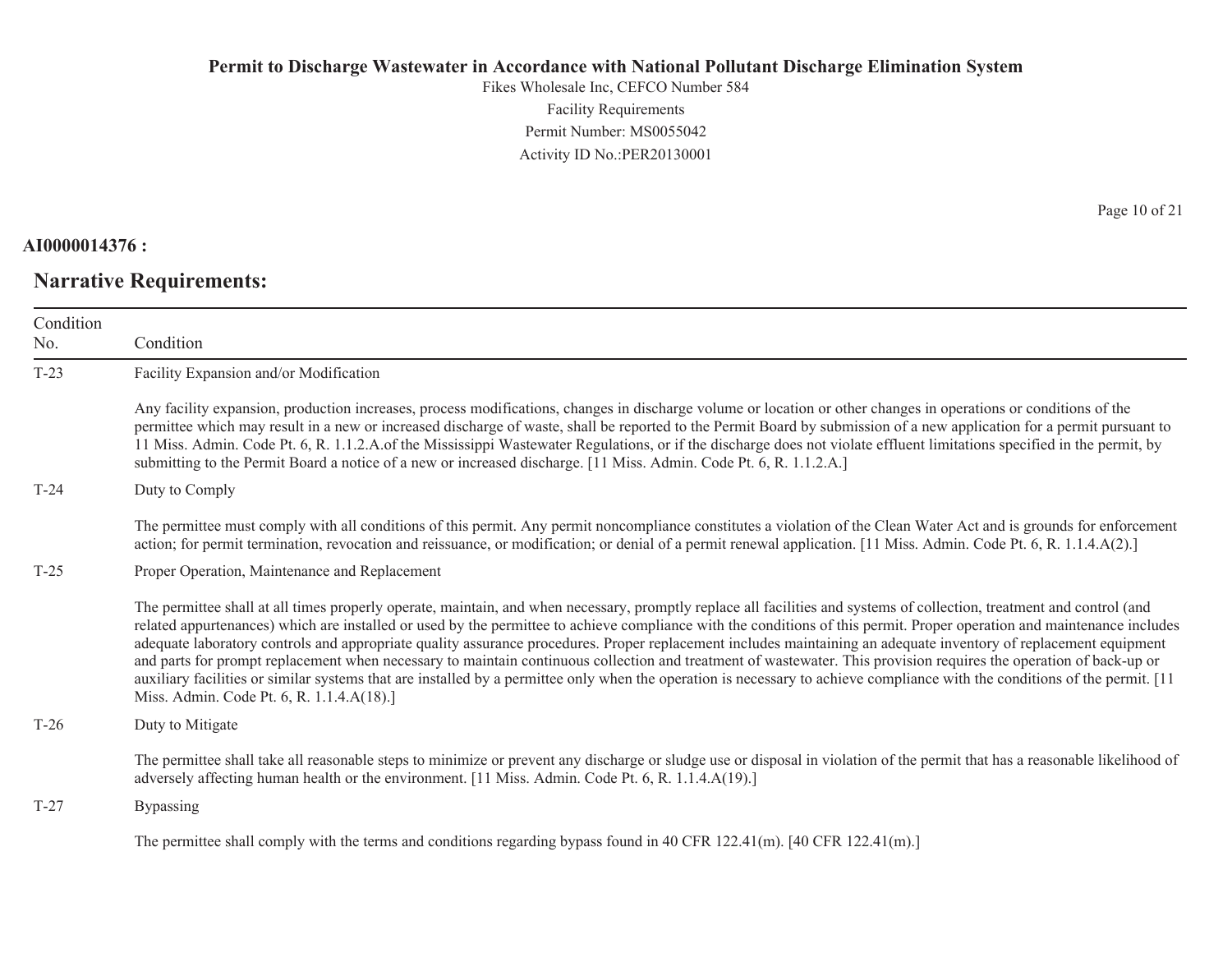Fikes Wholesale Inc, CEFCO Number 584 Facility Requirements Permit Number: MS0055042 Activity ID No.:PER20130001

**AI0000014376 :**

**Narrative Requirements:**

Page 11 of 21

| Condition |                                                                                                                                                                                                                                                                                                                                                                                                                                                                                                                                                                                                                                                                                                                                                                                                                    |
|-----------|--------------------------------------------------------------------------------------------------------------------------------------------------------------------------------------------------------------------------------------------------------------------------------------------------------------------------------------------------------------------------------------------------------------------------------------------------------------------------------------------------------------------------------------------------------------------------------------------------------------------------------------------------------------------------------------------------------------------------------------------------------------------------------------------------------------------|
| No.       | Condition                                                                                                                                                                                                                                                                                                                                                                                                                                                                                                                                                                                                                                                                                                                                                                                                          |
| $T-28$    | Bypassing - Definitions                                                                                                                                                                                                                                                                                                                                                                                                                                                                                                                                                                                                                                                                                                                                                                                            |
|           | "Bypass" means the intentional diversion of waste streams from any portion of a treatment facility.                                                                                                                                                                                                                                                                                                                                                                                                                                                                                                                                                                                                                                                                                                                |
|           | "Severe property damage" means substantial physical damage to property, damage to the treatment facilities which causes them to become inoperable, or substantial and<br>permanent loss of natural resources which can reasonably be expected to occur in the absence of a bypass. Severe property damage does not mean economic loss caused<br>by delays in production. $[40 \text{ CFR } 122.41 \text{ (m)}]$                                                                                                                                                                                                                                                                                                                                                                                                    |
| $T-29$    | Bypassing - Bypass not exceeding limitations                                                                                                                                                                                                                                                                                                                                                                                                                                                                                                                                                                                                                                                                                                                                                                       |
|           | The permittee may allow any bypass to occur which does not cause effluent limitations to be exceeded, but only if it also is for essential maintenance to assure efficient<br>operation. These bypasses are not subject to the notice and prohibition provisions of the bypass requirements in this permit. [40 CFR 122.41(m).]                                                                                                                                                                                                                                                                                                                                                                                                                                                                                    |
| $T-30$    | Bypassing-Prohibition of Bypass                                                                                                                                                                                                                                                                                                                                                                                                                                                                                                                                                                                                                                                                                                                                                                                    |
|           | (1) Bypass is prohibited, and the Commission may take enforcement action against a permittee unless:<br>(i) Bypass was unavoidable to prevent loss of life, personal injury, or sever property damage.<br>(ii) There was no feasible alternatives to the bypass, such as the use of auxiliary treatment facilities, retention of untreated wastes, or maintenance during normal periods<br>of equipment downtime. This condition is not satisfied if adequate back-up equipment should have been installed in the exercise of reasonable engineering judgement to<br>prevent a bypass which occurred during normal periods of equipment downtime or preventative maintenance; and<br>(iii) The permittee submitted notices as required under the Twenty-Four Hour reporting requirements set forth in this permit. |
|           | (2) The Commission may approve an anticipated bypass, after considering its adverse affects, if the Commission determines that it will meet the three conditions listed<br>above in paragraph $(1)$ of this permit condition. [40 CFR 122.41(m).]                                                                                                                                                                                                                                                                                                                                                                                                                                                                                                                                                                  |
| $T-31$    | Upsets                                                                                                                                                                                                                                                                                                                                                                                                                                                                                                                                                                                                                                                                                                                                                                                                             |
|           | The permittee shall meet the conditions of 40 CFR 122.41(n) regarding "Upsets" and as in the upset requirements of this permit. [11 Miss. Admin. Code Pt. 6, R.<br>1.1.4.A(27).                                                                                                                                                                                                                                                                                                                                                                                                                                                                                                                                                                                                                                    |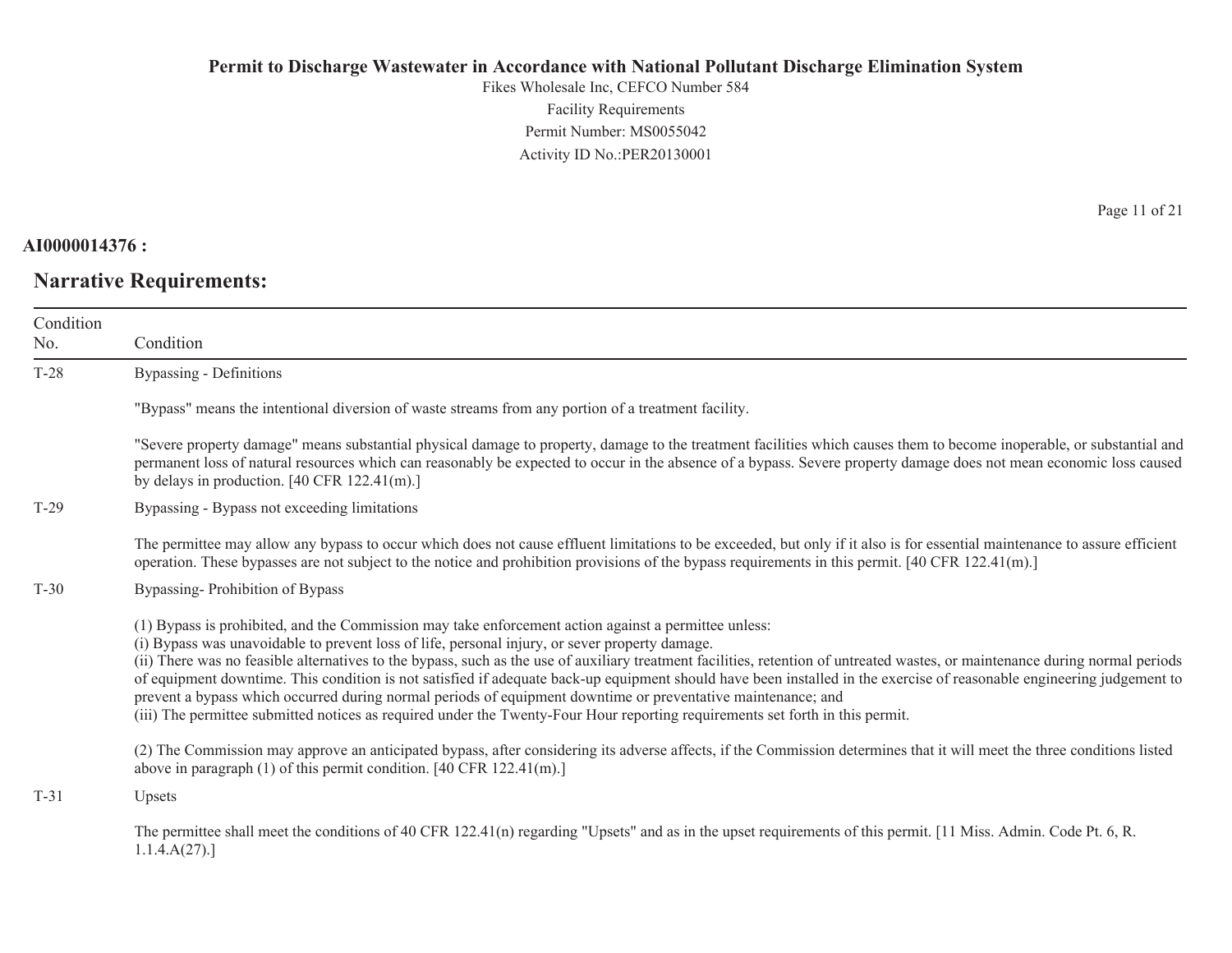Fikes Wholesale Inc, CEFCO Number 584 Facility Requirements Permit Number: MS0055042Activity ID No.:PER20130001

### **AI0000014376 :**

# **Narrative Requirements:**

Page 12 of 21

| Condition<br>No. | Condition                                                                                                                                                                                                                                                                                                                                                                                                                                                                                                             |
|------------------|-----------------------------------------------------------------------------------------------------------------------------------------------------------------------------------------------------------------------------------------------------------------------------------------------------------------------------------------------------------------------------------------------------------------------------------------------------------------------------------------------------------------------|
| $T-32$           | <b>Upsets-Definition</b>                                                                                                                                                                                                                                                                                                                                                                                                                                                                                              |
|                  | "Upset" means an exceptional incident in which there is unintentional and temporary noncompliance with technology based permit effluent limitations because of<br>factors beyond the reasonable control of the permittee. An upset does not include noncompliance to the extent caused by operational error, improperly designed<br>treatment facilities, inadequate treatment facilities, lack of preventive maintenance, or careless or improper operation. [11 Miss. Admin. Code Pt. 6, R. 1.1.4.A(27).]           |
| $T-33$           | Upsets - Effect of an Upset                                                                                                                                                                                                                                                                                                                                                                                                                                                                                           |
|                  | An upset constitutes an affirmative defense to an action brought for noncompliance with such technology based permit effluent limitations if the "conditions necessary<br>for demonstration of upset" requirements of this permit are met. Any determination made during administrative review of claims that noncompliance was caused by<br>upset, and before an action for noncompliance, shall not constitute final administrative action subject to judicial review. [11 Miss. Admin. Code Pt. 6, R.1.1.4.A(27).] |
| $T-34$           | Upsets - Conditions necessary for demonstration of upset                                                                                                                                                                                                                                                                                                                                                                                                                                                              |
|                  | A permittee who wishes to establish the affirmative defense of upset shall demonstrate, through properly signed contemporaneous operating logs, or other relevant<br>evidence that:                                                                                                                                                                                                                                                                                                                                   |
|                  | (1) An upset occurred and that the permittee can identify the cause(s) of the upset;<br>(2) The permitted facility was at the time being properly operated;<br>(3) The permittee submitted notice of the upset as required in 40 CFR $122.41(L)(6)(ii)(B)(24-hour notice of noncompliance)$ ; and<br>(4) The permittee complied with any remedial measures required under 40 CFR 122.41(d) (Duty to Mitigate). [11 Miss. Admin. Code Pt. 6, R.1.1.4.A(27).]                                                           |
| $T-35$           | Upsets - Burden of proof                                                                                                                                                                                                                                                                                                                                                                                                                                                                                              |
|                  | In any enforcement proceeding the permittee seeking to establish the occurrence of an upset has the burden of proof. [11 Miss. Admin. Code Pt. 6, R. 1.1.4.A(27).]                                                                                                                                                                                                                                                                                                                                                    |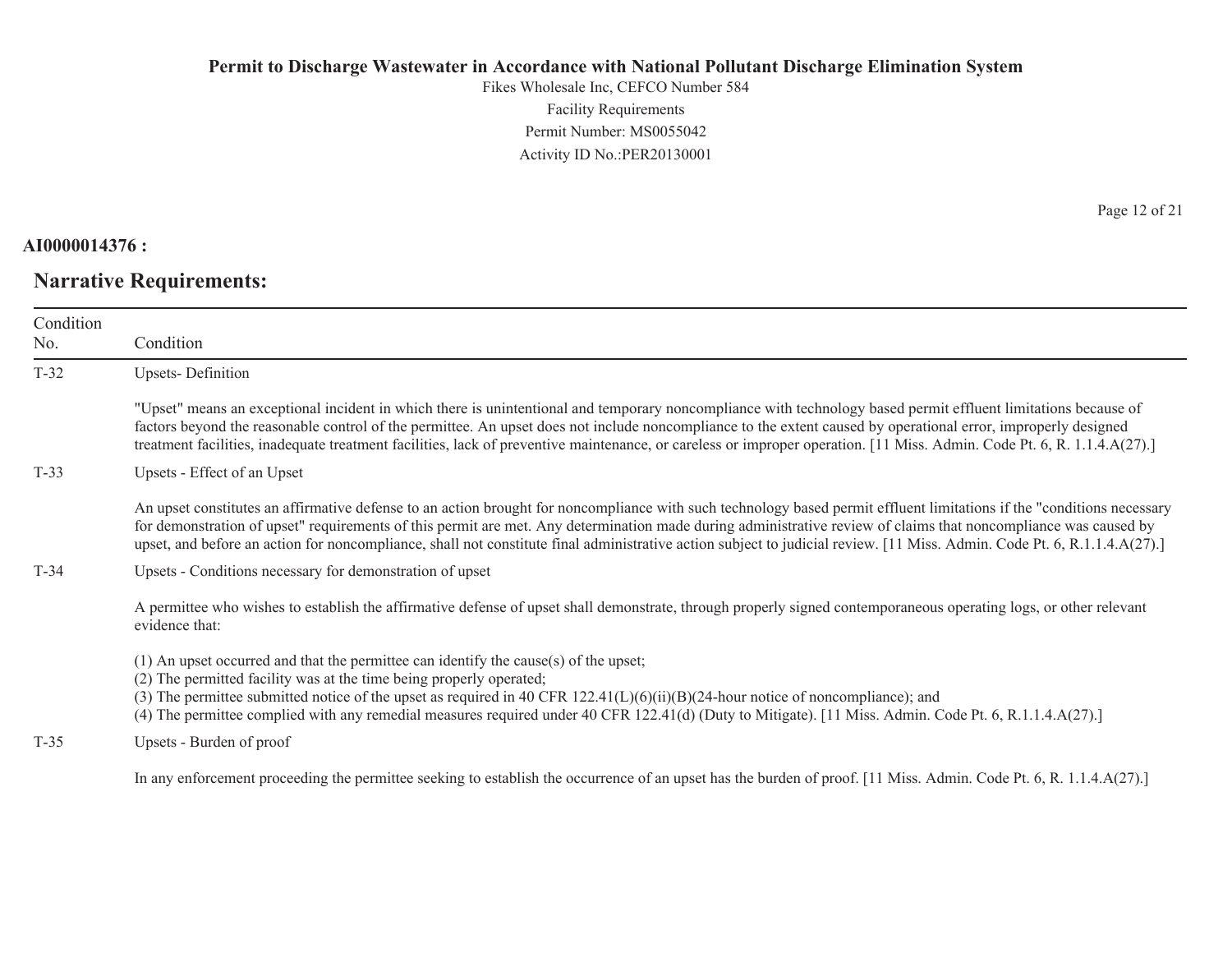Fikes Wholesale Inc, CEFCO Number 584 Facility Requirements Permit Number: MS0055042Activity ID No.:PER20130001

#### **AI0000014376 :**

# **Narrative Requirements:**

Page 13 of 21

| Condition |                                                                                                                                                                                                                                                                                                                                                                                                                                                                                                                                                                                                                                            |
|-----------|--------------------------------------------------------------------------------------------------------------------------------------------------------------------------------------------------------------------------------------------------------------------------------------------------------------------------------------------------------------------------------------------------------------------------------------------------------------------------------------------------------------------------------------------------------------------------------------------------------------------------------------------|
| No.       | Condition                                                                                                                                                                                                                                                                                                                                                                                                                                                                                                                                                                                                                                  |
| $T-36$    | <b>Removed Substances</b>                                                                                                                                                                                                                                                                                                                                                                                                                                                                                                                                                                                                                  |
|           | Solids, sludges, filter backwash, or other residuals removed in the course of treatment or control of wastewater shall be disposed of in a manner such as to prevent such<br>materials from entering State waters and in a manner consistent with the Mississippi Solid Waste Disposal Act, the Federal Resource Conservation and Recovery Act,<br>and the Mississippi Water Pollution Control Act. [11 Miss. Admin. Code Pt. 6, R. 1.1.4.A(21).]                                                                                                                                                                                          |
| $T-37$    | Power Failures                                                                                                                                                                                                                                                                                                                                                                                                                                                                                                                                                                                                                             |
|           | If electric power is required, in order to maintain compliance with the conditions and prohibitions of the permit, the permittee shall either:                                                                                                                                                                                                                                                                                                                                                                                                                                                                                             |
|           | (1) Provide an alternative power source to operate the wastewater control facilities; or, if such alternative power source is not in existence, and no date for its<br>implementation appears in the permit,<br>(2) Halt, reduce, or otherwise control production and/or all wastewater flows upon reduction, loss, or failure of the primary source of power to the wastewater control                                                                                                                                                                                                                                                    |
|           | facilities. [11 Miss. Admin. Code Pt. 6, R. 1.1.4.A(22).]                                                                                                                                                                                                                                                                                                                                                                                                                                                                                                                                                                                  |
| T-38      | Inspection and Entry                                                                                                                                                                                                                                                                                                                                                                                                                                                                                                                                                                                                                       |
|           | The permittee shall allow any authorized Commission representative to enter the permittee's premises at any reasonable time, to have access to and copy any applicable<br>records, to inspect process facilities, treatment works, monitoring methods or equipment or to take samples, as authorized by Section 49-17-21 of the Code. In the event<br>of investigation during an emergency response action, a reasonable time shall be any time of the day or night. Follow-up investigations subsequent to the conclusion of<br>the emergency event shall be conducted at reasonable times. [11 Miss. Admin. Code Pt. 6, R. 1.1.4.A(17).] |
| $T-39$    | Transfer of Ownership or Control                                                                                                                                                                                                                                                                                                                                                                                                                                                                                                                                                                                                           |
|           | This permit is not transferable to any person without proper modification of this permit following procedures found in [11 Miss. Admin. Code Pt. 6, R. 1.1.5.C.]                                                                                                                                                                                                                                                                                                                                                                                                                                                                           |
| $T-40$    | <b>Signatory Requirements</b>                                                                                                                                                                                                                                                                                                                                                                                                                                                                                                                                                                                                              |
|           | All applications, reports, or information submitted to the Permit Board shall be signed and certified. [11 Miss. Admin. Code Pt. 6, R. 1.1.2.C.]                                                                                                                                                                                                                                                                                                                                                                                                                                                                                           |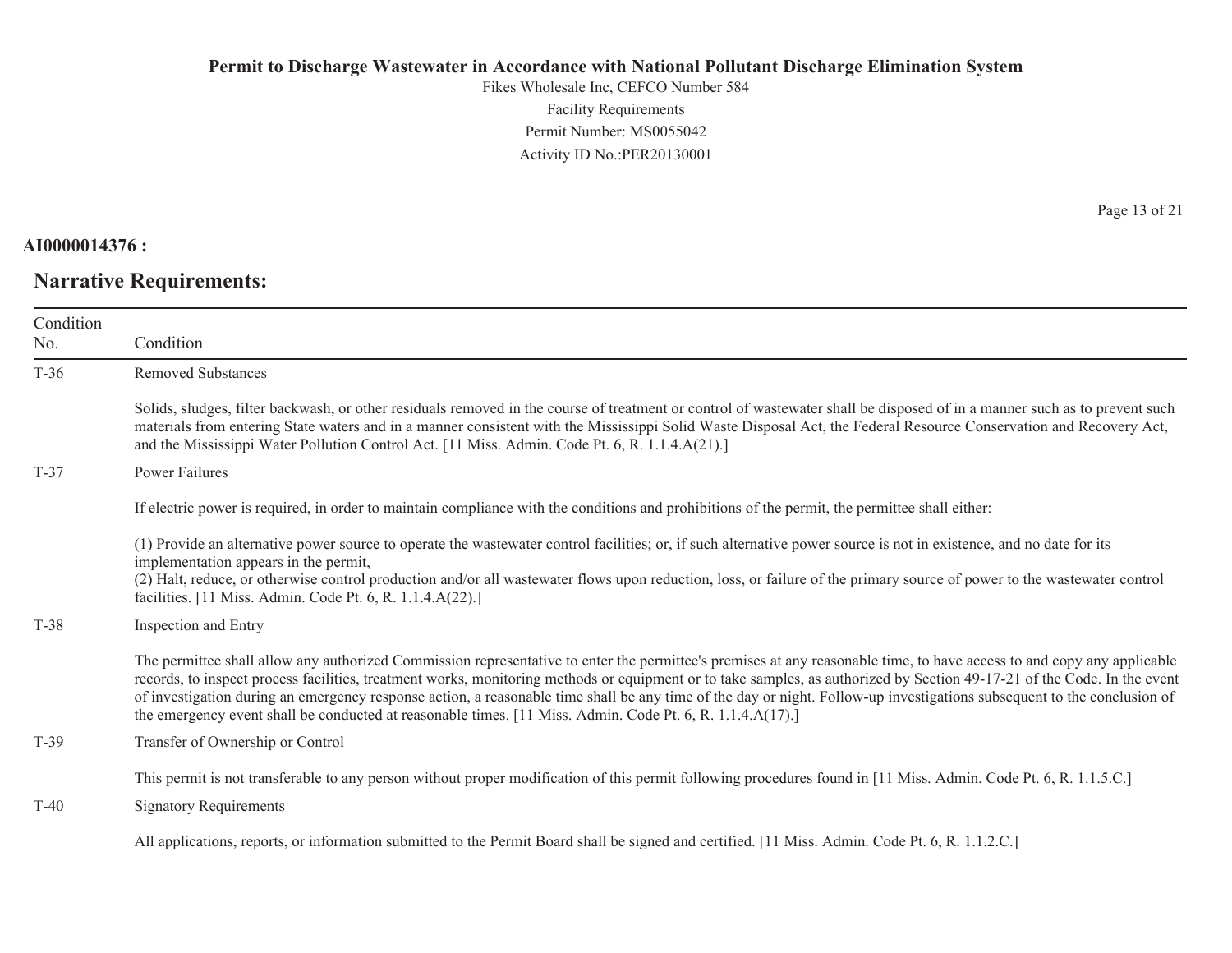Fikes Wholesale Inc, CEFCO Number 584 Facility Requirements Permit Number: MS0055042 Activity ID No.:PER20130001

### **AI0000014376 :**

# **Narrative Requirements:**

Page 14 of 21

| Condition<br>No. | Condition                                                                                                                                                                                                                                                                                                                                                                                                                                                                                                                                                                                                                                                                                                                                                                                                                                                                                                                                                                                                                                                                                                                                      |
|------------------|------------------------------------------------------------------------------------------------------------------------------------------------------------------------------------------------------------------------------------------------------------------------------------------------------------------------------------------------------------------------------------------------------------------------------------------------------------------------------------------------------------------------------------------------------------------------------------------------------------------------------------------------------------------------------------------------------------------------------------------------------------------------------------------------------------------------------------------------------------------------------------------------------------------------------------------------------------------------------------------------------------------------------------------------------------------------------------------------------------------------------------------------|
| $T-41$           | <b>Signatory Requirements - Application Signatures</b>                                                                                                                                                                                                                                                                                                                                                                                                                                                                                                                                                                                                                                                                                                                                                                                                                                                                                                                                                                                                                                                                                         |
|                  | All permit applications shall be signed as follows:                                                                                                                                                                                                                                                                                                                                                                                                                                                                                                                                                                                                                                                                                                                                                                                                                                                                                                                                                                                                                                                                                            |
|                  | (1) For a corporation: by a responsible corporate officer. For the purpose of this Section, a responsible corporate officer means: (i) a president, secretary, treasurer or<br>vice president of the corporation in charge of a principal business function, or any other person who performs similar policy - or decision-making function for the<br>corporation, or (ii) the manager of one or more manufacturing, production, or operating facilities provided, the manager is authorized to make management decisions<br>which govern the operation of the regulated facility including having the explicit or implicit duty of making major capital investment recommendations, and initiating<br>and directing other comprehensive measures to assure long term environmental compliance with environmental laws and regulations; the manager can ensure that the<br>necessary systems are established or actions taken to gather complete and accurate information for permit application requirements; and where authority to sign<br>documents has been assigned or delegated to the manager in accordance with corporate procedures. |
|                  | (2) For a partnership or sole proprietorship: by a general partner or the proprietor, respectively; or                                                                                                                                                                                                                                                                                                                                                                                                                                                                                                                                                                                                                                                                                                                                                                                                                                                                                                                                                                                                                                         |
| $T-42$           | (3) For a municipality, State, Federal, or other public agency: by either a principal executive officer or ranking elected official. [11 Miss. Admin. Code Pt. 6, R. 1.1.2.C.]<br>Signatory Requirements - Reports and Other Information                                                                                                                                                                                                                                                                                                                                                                                                                                                                                                                                                                                                                                                                                                                                                                                                                                                                                                       |
|                  | All reports required by the permit and other information requested by the Permit Board shall be signed by a person described by the application signature requirements<br>in this permit or by a duly authorized representative of that person. A person is a duly authorized representative only if:                                                                                                                                                                                                                                                                                                                                                                                                                                                                                                                                                                                                                                                                                                                                                                                                                                          |
|                  | (1) The authorization is made in writing by a person described by the application signature requirements;<br>(2) The authorization specifies either an individual or a position having responsibility for the overall operation of the regulated facility or activity, such as the position of<br>plant manager, operator of a well or a well field, superintendent, position having overall responsibility for environmental matters for the company. (A duly authorized<br>representative may thus be either a named individual or any individual occupying a named position.); and                                                                                                                                                                                                                                                                                                                                                                                                                                                                                                                                                          |

(3) The written authorization is submitted to the Permit Board. [11 Miss. Admin. Code Pt. 6, R. 1.1.2.C.]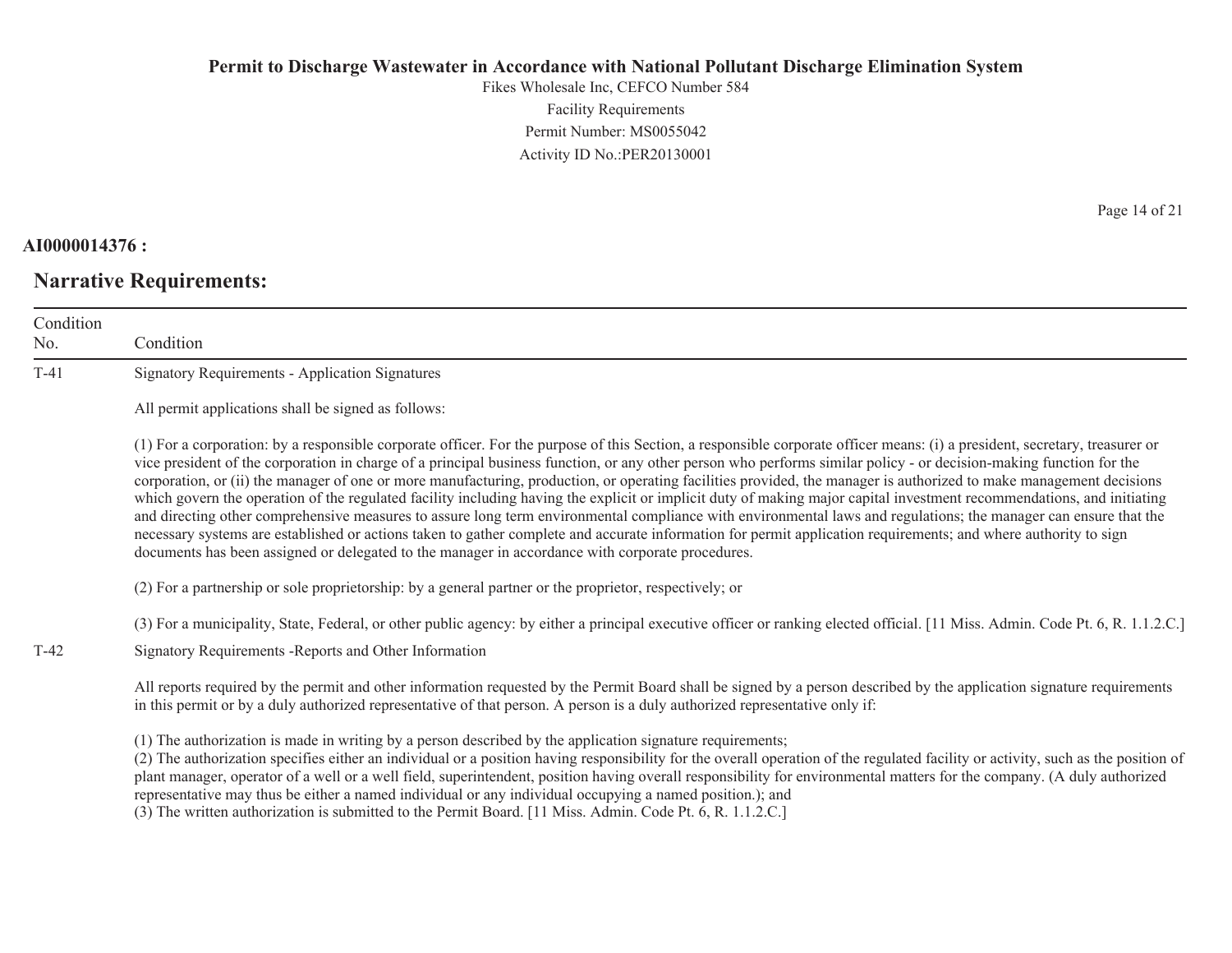Fikes Wholesale Inc, CEFCO Number 584 Facility Requirements Permit Number: MS0055042 Activity ID No.:PER20130001

### **AI0000014376 :**

# **Narrative Requirements:**

Page 15 of 21

| Condition<br>No. | Condition                                                                                                                                                                                                                                                                                                                                                                                                                                                                                                                                                                                                                                                                                                                |
|------------------|--------------------------------------------------------------------------------------------------------------------------------------------------------------------------------------------------------------------------------------------------------------------------------------------------------------------------------------------------------------------------------------------------------------------------------------------------------------------------------------------------------------------------------------------------------------------------------------------------------------------------------------------------------------------------------------------------------------------------|
| $T-43$           | Signatory Requirements - Changes to Authorization                                                                                                                                                                                                                                                                                                                                                                                                                                                                                                                                                                                                                                                                        |
|                  | If an authorization under the signatory requirements of this permit is no longer accurate because a different individual or position has responsibility for the overall<br>operation of the facility, a new authorization satisfying the signatory requirements of this permit must be submitted to the Permit Board prior to or together with any<br>reports, information, or applications. [11 Miss. Admin. Code Pt. 6, R. 1.1.2.C.]                                                                                                                                                                                                                                                                                   |
| $T-44$           | Signatory Requirements - Certification                                                                                                                                                                                                                                                                                                                                                                                                                                                                                                                                                                                                                                                                                   |
|                  | Any person signing a document under the signatory requirements stated in this permit shall make the following certification:                                                                                                                                                                                                                                                                                                                                                                                                                                                                                                                                                                                             |
|                  | "I certify under penalty of law that this document and all attachments were prepared under the direction or supervision in accordance with a system designed to assure<br>that qualified personnel properly gather and evaluate the information submitted. Based on my inquiry of the person or persons who manage the system, or those persons<br>directly responsible for gathering the information, the information submitted is, to the best of my knowledge and belief, true, accurate, and complete. I am aware that<br>there are significant penalties for submitting false information, including the possibility of fine and imprisonment for knowing violations." [11 Miss. Admin. Code Pt. 6,<br>R. 1.1.2.C.] |
| $T-45$           | Availability of Records<br>Except for information deemed to be confidential under the Mississippi Code Ann. 49-17-39 and 40 CFR 123.41, file information relating to this permit shall be made<br>available for public inspection and copying during normal business hours at the office of the Department of Environmental Quality in Jackson, Mississippi. Written<br>request must be provided in accordance with policies developed by the Commission and must state, specifically, records proposed for review, date proposed for review<br>and copying requirements. [11 Miss. Admin. Code Pt. 6, R. 1.1.3.E.]                                                                                                      |
| $T-46$           | Duty to Provide Information                                                                                                                                                                                                                                                                                                                                                                                                                                                                                                                                                                                                                                                                                              |
|                  | The permittee shall furnish to the Permit Board within a reasonable time any relevant information which the Permit Board may request to determine whether cause<br>exists for modifying, revoking and reissuing, or terminating the permit, or to determine compliance with the permit. The permittee shall also furnish to the Permit Board<br>upon request, copies of records required to be kept by the permit. [11 Miss. Admin. Code Pt. 6, R. 1.1.4.A(16).]                                                                                                                                                                                                                                                         |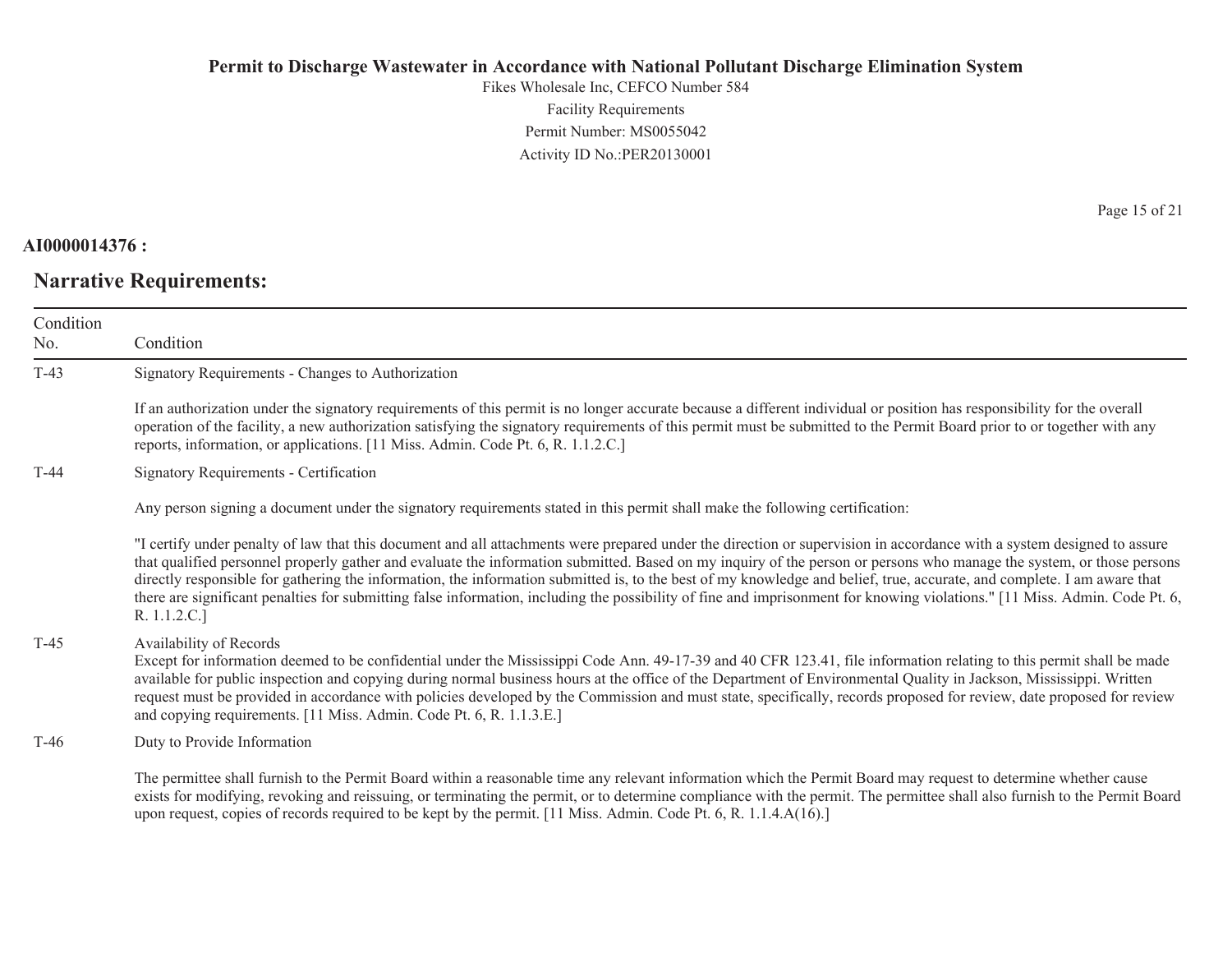Fikes Wholesale Inc, CEFCO Number 584 Facility Requirements Permit Number: MS0055042Activity ID No.:PER20130001

#### **AI0000014376 :**

# **Narrative Requirements:**

Page 16 of 21

| Condition<br>No. | Condition                                                                                                                                                                                                                                                                                                                                                                                                                                                                                                                                                                                                                                                                           |
|------------------|-------------------------------------------------------------------------------------------------------------------------------------------------------------------------------------------------------------------------------------------------------------------------------------------------------------------------------------------------------------------------------------------------------------------------------------------------------------------------------------------------------------------------------------------------------------------------------------------------------------------------------------------------------------------------------------|
| $T-47$           | <b>Toxic Pollutants</b>                                                                                                                                                                                                                                                                                                                                                                                                                                                                                                                                                                                                                                                             |
|                  | The permittee shall comply with any toxic effluent standard or prohibition (including any schedule of compliance specified in such effluent standard or prohibition)<br>established under Section 307(a) of the Federal Water Pollution Control Act. [11 Miss. Admin. Code Pt. 6, R. 1.1.4.A(26).]                                                                                                                                                                                                                                                                                                                                                                                  |
| $T-48$           | Toxic Pollutants Notification Requirements                                                                                                                                                                                                                                                                                                                                                                                                                                                                                                                                                                                                                                          |
|                  | The permittee shall comply with the applicable provisions of 40 CFR 122.42. [11 Miss. Admin. Code Pt. 6, R. 1.1.4.A(26).]                                                                                                                                                                                                                                                                                                                                                                                                                                                                                                                                                           |
| $T-49$           | Civil and Criminal Liability                                                                                                                                                                                                                                                                                                                                                                                                                                                                                                                                                                                                                                                        |
|                  | (1) Any person who violates a term, condition or schedule of compliance contained within this permit or the Mississippi Water Pollution Control Law is subject to the<br>actions defined by law.<br>(2) Except as provided in permit conditions on "Bypassing" and "Upsets", nothing in this permit shall be construed to relieve the permittee from civil or criminal<br>penalties for noncompliance.<br>(3) It shall not be the defense of the permittee in an enforcement action that it would have been necessary to halt or reduce the permitted activity in order to maintain<br>compliance with the conditions of this permit. [11 Miss. Admin. Code Pt. 6, R. 1.1.4.A(24).] |
| $T-50$           | Oil and Hazardous Substance Liability                                                                                                                                                                                                                                                                                                                                                                                                                                                                                                                                                                                                                                               |
|                  | Nothing in this permit shall be construed to preclude the institution of any legal action or relieve the permittee from any responsibilities, liabilities, or penalties to which<br>the permittee is or may be subject to under Section 311 of the Federal Water Pollution Control Act and applicable provisions under Mississippi Law pertaining to<br>transportation, storage, treatment, or spillage of oil or hazardous substances. [11 Miss. Admin. Code Pt. 6, R. 1.1.4.A(23).]                                                                                                                                                                                               |
| $T-51$           | Property Rights                                                                                                                                                                                                                                                                                                                                                                                                                                                                                                                                                                                                                                                                     |
|                  | The issuance of this permit does not convey any property rights in either real or personal property, or any exclusive privileges, nor does it authorize any injury to private<br>property or any invasion of personal rights, nor any infringement of Federal, State, or local laws or regulations. [11 Miss. Admin. Code Pt. 6, R. 1.1.5.]                                                                                                                                                                                                                                                                                                                                         |

E.]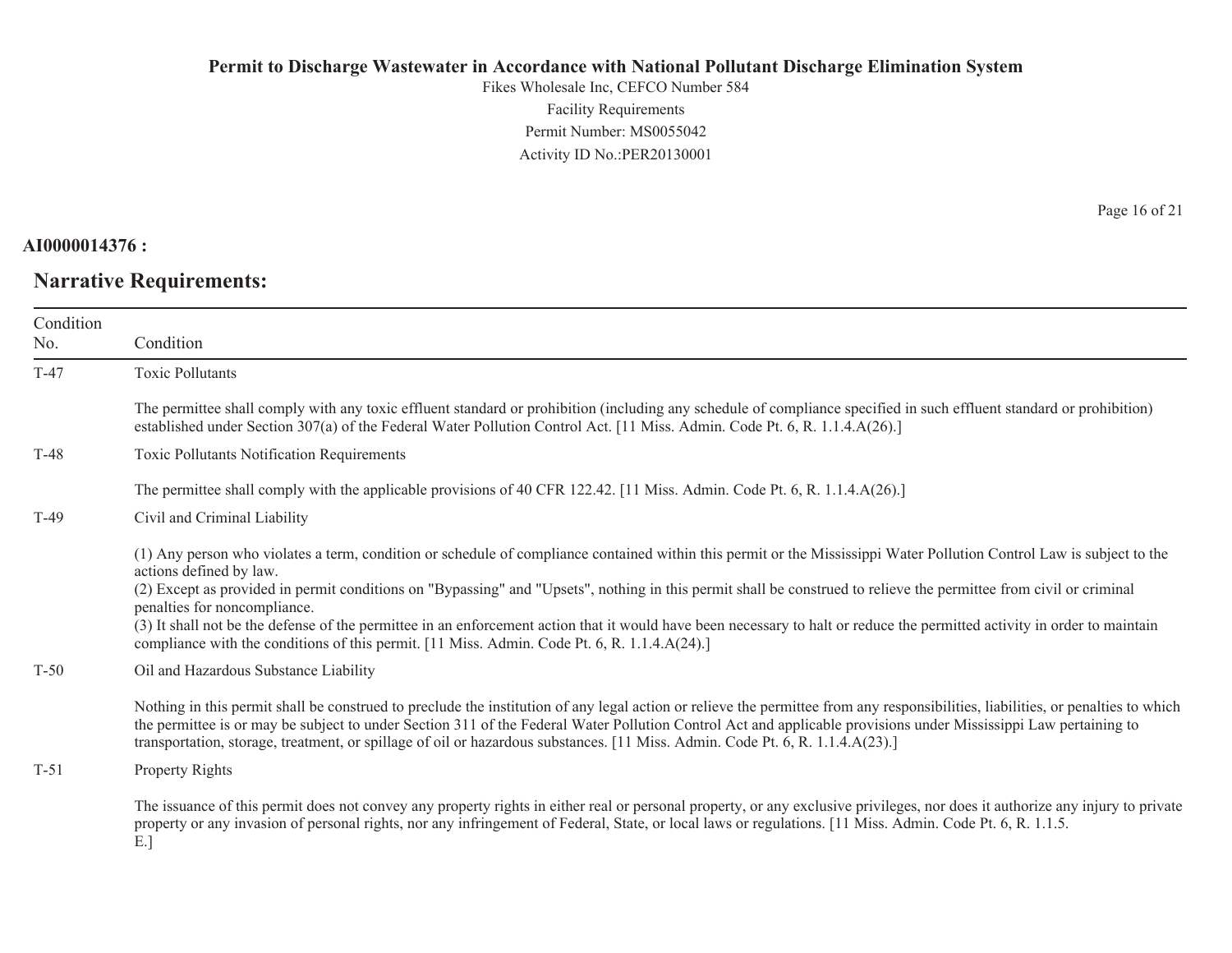Fikes Wholesale Inc, CEFCO Number 584 Facility Requirements Permit Number: MS0055042Activity ID No.:PER20130001

#### **AI0000014376 :**

# **Narrative Requirements:**

Page 17 of 21

| Condition<br>No. | Condition                                                                                                                                                                                                                                                                                                                                                                                                                                                                                                                                                                                                                                                                                                                                                                                                                                                                                  |
|------------------|--------------------------------------------------------------------------------------------------------------------------------------------------------------------------------------------------------------------------------------------------------------------------------------------------------------------------------------------------------------------------------------------------------------------------------------------------------------------------------------------------------------------------------------------------------------------------------------------------------------------------------------------------------------------------------------------------------------------------------------------------------------------------------------------------------------------------------------------------------------------------------------------|
| $T-52$           | Severability                                                                                                                                                                                                                                                                                                                                                                                                                                                                                                                                                                                                                                                                                                                                                                                                                                                                               |
|                  | The provisions of this permit are severable. If any provision of this permit, or the application of any provision of this permit to any circumstances, is challenged or held<br>invalid, the validity of the remaining permit provisions and/or portions thereof or their application to other persons or sets of circumstances, shall not be affected<br>thereby. [11 Miss. Admin. Code Pt. 6, R. 1.1.4.A(25).]                                                                                                                                                                                                                                                                                                                                                                                                                                                                           |
| $T-53$           | Protection of Confidential Information                                                                                                                                                                                                                                                                                                                                                                                                                                                                                                                                                                                                                                                                                                                                                                                                                                                     |
|                  | (1) Pursuant to Miss. Code Ann. '49-17-39 and 40 CFR 123.41, the Permit Board shall make available to the public all information contained on any form and all public<br>comments on such information. Effluent data and information concerning air or water quality shall also be made available to the public. Information that is determined<br>by the Commission to be trade secrets shall not be disclosed to the public without prior consent of the source of such information. When a claim of confidentiality is<br>made by a person in accordance with the provisions of Miss. Code Ann. '49-17-39, a recommendation on the questions of confidentiality shall be made by the<br>Commission and forwarded to the Regional Administrator (or his/her designee) of EPA for his concurrence in such determination of confidentiality. [11 Miss. Admin.]<br>Code Pt. 6, R. 1.1.3.F.] |
| $T-54$           | Protection of Confidential Information-continued                                                                                                                                                                                                                                                                                                                                                                                                                                                                                                                                                                                                                                                                                                                                                                                                                                           |
|                  | (2) A copy of a State, UIC, or NPDES permit application, public notice, fact sheet, draft permit and other forms relating thereto, including written public comment and<br>other reports, files and information relating to the application not classified as confidential information by the Commission pursuant to part (1) of this requirement, shall<br>be available for public inspection and copying during normal business hours at the office of the Department in Jackson, Mississippi. [11 Miss. Admin. Code Pt. 6, R.                                                                                                                                                                                                                                                                                                                                                           |

1.1.3.F.]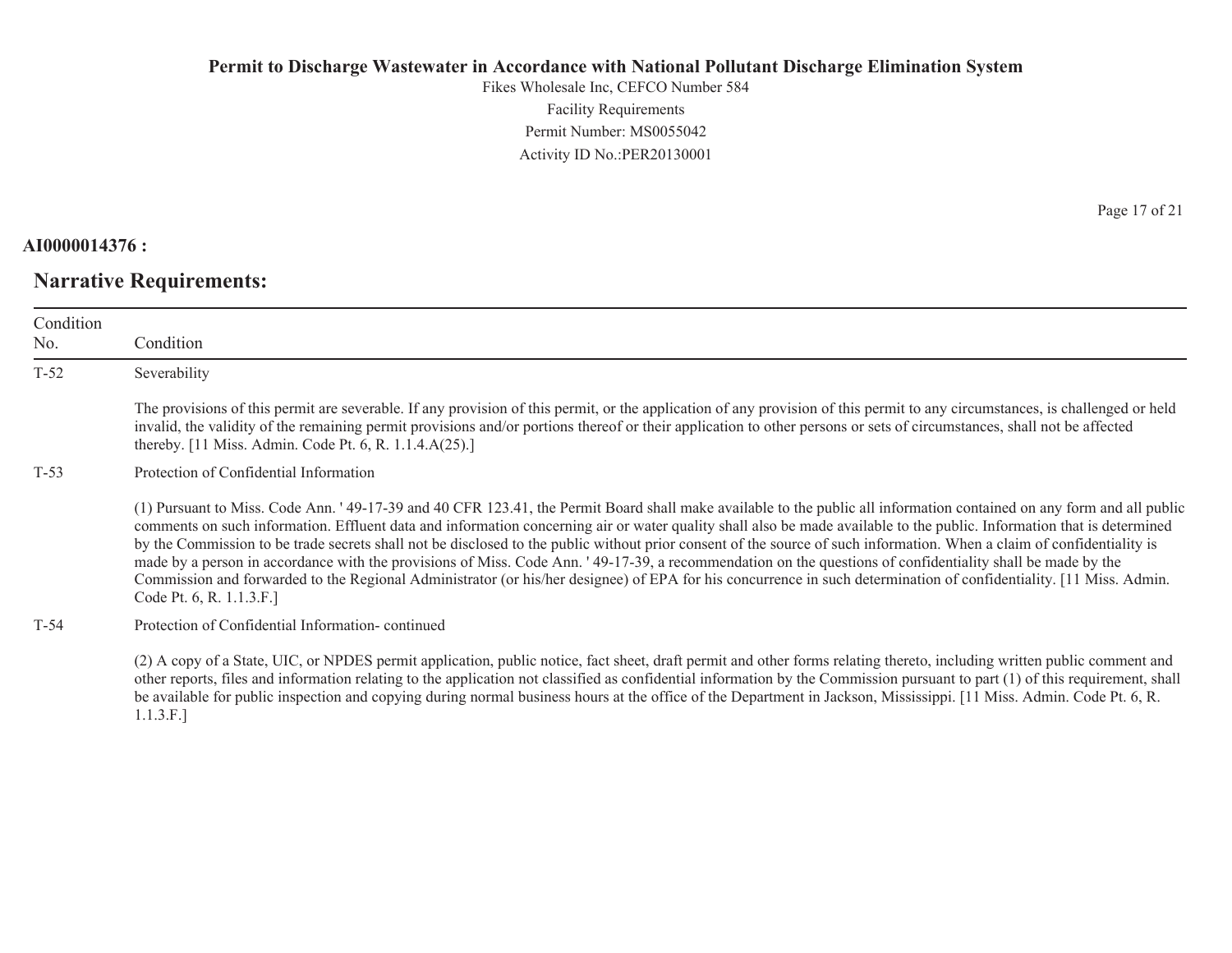Fikes Wholesale Inc, CEFCO Number 584 Facility Requirements Permit Number: MS0055042 Activity ID No.:PER20130001

### **AI0000014376 :**

# **Narrative Requirements:**

Page 18 of 21

| Condition<br>No. | Condition                                                                                                                                                                                                                                                                                                                                                                                                                                                                                                                                                                                                                                                                                                                                                                                                                                                                                                                                                            |
|------------------|----------------------------------------------------------------------------------------------------------------------------------------------------------------------------------------------------------------------------------------------------------------------------------------------------------------------------------------------------------------------------------------------------------------------------------------------------------------------------------------------------------------------------------------------------------------------------------------------------------------------------------------------------------------------------------------------------------------------------------------------------------------------------------------------------------------------------------------------------------------------------------------------------------------------------------------------------------------------|
| $T-55$           | Protection of Confidential Information-continued                                                                                                                                                                                                                                                                                                                                                                                                                                                                                                                                                                                                                                                                                                                                                                                                                                                                                                                     |
|                  | (3) Upon determination by the Commission that information submitted by a permit applicant is entitled to protection against disclosure as trade secrets, the information<br>shall be so labeled and otherwise handled as confidential. Copies of the information and a notice of the Commission's action shall be forwarded to the Regional<br>Administrator (or his/her designee). In making its determination of entitlement to protection as a trade secret, the Commission shall follow the procedure set forth in<br>Miss. Code Ann. '49-17-39. In the event the Commission denies the claim of confidentiality, the applicant shall have, upon notification thereof, the right to appeal the<br>Commission's determination in the same manner provided for other orders of the Commission. No disclosure, except to EPA, shall be allowed until any appeal from the<br>determination of the Commission is completed. [11 Miss. Admin. Code Pt. 6, R. 1.1.3.F.] |
| $T-56$           | Spill Prevention and Best Management Plans                                                                                                                                                                                                                                                                                                                                                                                                                                                                                                                                                                                                                                                                                                                                                                                                                                                                                                                           |
|                  | Any permittee which has above ground bulk storage capacity, of more than 1320 gallons or any single container with a capacity greater than 660 gallons, of materials<br>and/or liquids (including but not limited to, all raw, finished and/or waste material) with chronic or acute potential for pollution impact on waters of the State and not<br>subject to Mississippi Hazardous Waste Management Regulations or 40 CFR 112 (Oil Pollution Prevention) regulations shall provide secondary containment as found<br>in 40 CFR 112 or equivalent protective measures such as trenches or waterways which would conduct any tank releases to a permitted treatment system or sufficient<br>equalization or treatment capacity needed to prevent chronic/acute pollution impact. [11 Miss. Admin. Code Pt. 6, R. 1.1.4.A(12)(a).]                                                                                                                                  |
| $T-57$           | Reopener Clause                                                                                                                                                                                                                                                                                                                                                                                                                                                                                                                                                                                                                                                                                                                                                                                                                                                                                                                                                      |
|                  | This permit shall be modified, or alternately, revoked and reissued, to comply with any applicable effluent standard, limitation or storm water regulation issued or<br>approved under Section $301(b)(2)(C)$ , and (D), $304(b)(2)$ , $307(a)(2)$ and $402(p)$ of the Federal Water Pollution Control Act if the effluent standard, limitation or<br>regulation so issued or approved:                                                                                                                                                                                                                                                                                                                                                                                                                                                                                                                                                                              |
|                  | 1. Contains different conditions or is otherwise more stringent than any effluent limitation in the permit; or<br>2. Controls any pollutant not limited in the permit.<br>3. This permit shall be modified to reflect any additional or otherwise more stringent limitations and additional monitoring as determined to be necessary by the results<br>of a Completed TMDL. [11 Miss. Admin. Code Pt. 6, R. 1.1.4.F(1).]                                                                                                                                                                                                                                                                                                                                                                                                                                                                                                                                             |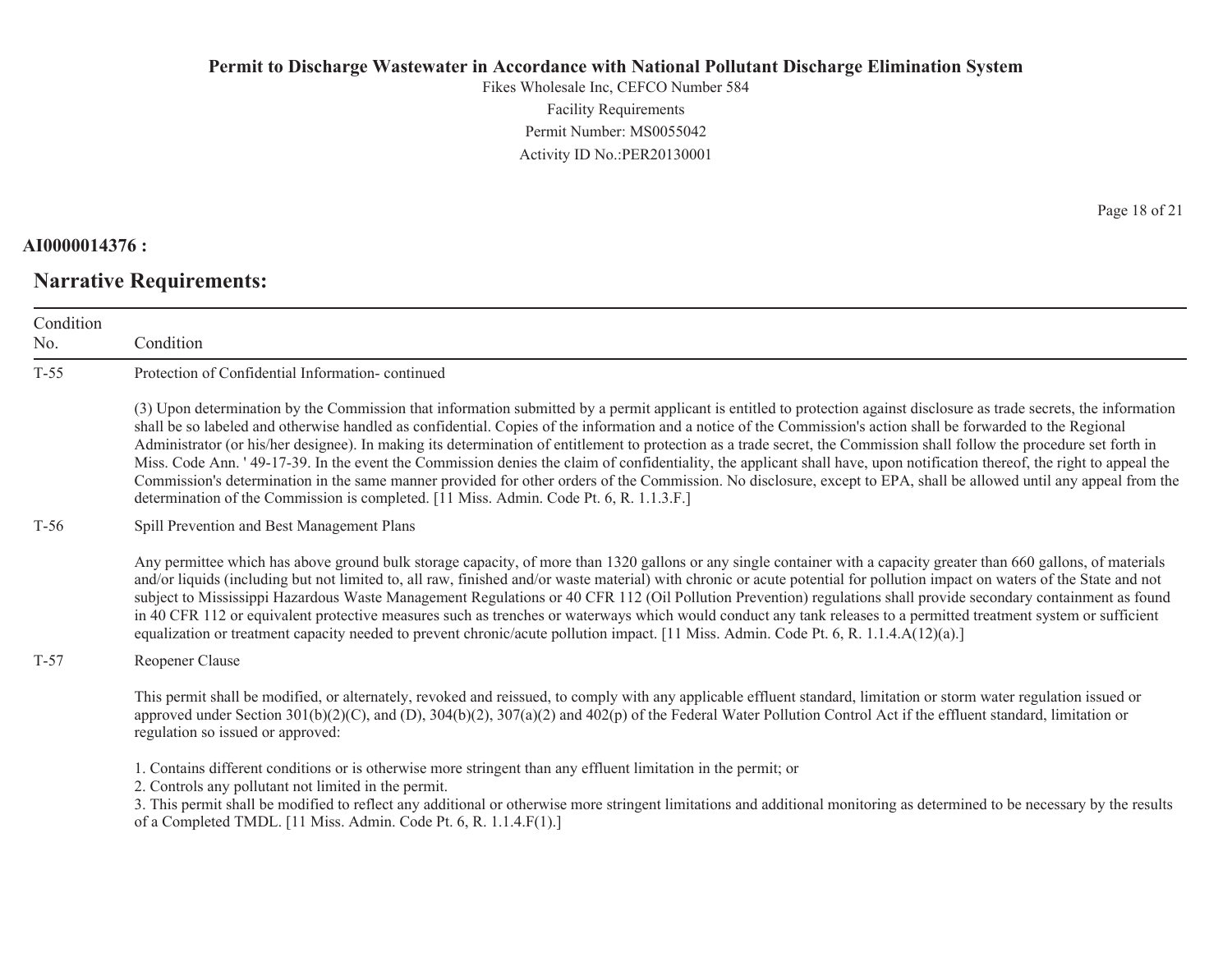Fikes Wholesale Inc, CEFCO Number 584 Facility Requirements Permit Number: MS0055042 Activity ID No.:PER20130001

### **AI0000014376 :**

## **Narrative Requirements:**

Page 19 of 21

| Condition<br>No. | Condition <sub>.</sub>                                                                                                                                                                                                                                                                                                                                                                                                                                                                                                                                                                                                                                                                                                                                                                                                                                                                                                                                |
|------------------|-------------------------------------------------------------------------------------------------------------------------------------------------------------------------------------------------------------------------------------------------------------------------------------------------------------------------------------------------------------------------------------------------------------------------------------------------------------------------------------------------------------------------------------------------------------------------------------------------------------------------------------------------------------------------------------------------------------------------------------------------------------------------------------------------------------------------------------------------------------------------------------------------------------------------------------------------------|
| $T-58$           | <b>Closure Requirements</b>                                                                                                                                                                                                                                                                                                                                                                                                                                                                                                                                                                                                                                                                                                                                                                                                                                                                                                                           |
|                  | Should the permittee decide to permanently close and abandon the premises upon which it operates, it shall provide a Closure Plan to the Permit Board no later than 90<br>days prior to doing so. This Closure Plan shall address how and when all manufactured products, by-products, raw materials, stored chemicals, and solid and liquid<br>waste and residues will be removed from the premises or permanently disposed of on site such that no potential environmental hazard to the waters of the State will be<br>presented. Closure plan(s) submitted to and approved by Mississippi Department of Environmental Quality for compliance with other environmental regulations will<br>satisfy the closure requirements for those items specifically addressed in the closure plan(s) as long as the closure does not present a potential for environmental hazard<br>to waters of the State. [11 Miss. Admin. Code Pt. 6, R. $1.1.4.A(11).$ ] |
| $T-59$           | Permit Actions                                                                                                                                                                                                                                                                                                                                                                                                                                                                                                                                                                                                                                                                                                                                                                                                                                                                                                                                        |

The permit may be modified, revoked and reissued, or terminated for cause. The filing of a request by the permittee for a permit modification, revocation and reissuance, or termination, or a modification of planned changes or anticipated noncompliance, does not stay any permit condition. [11 Miss. Admin. Code Pt. 6, R. 1.1.5.C(5).]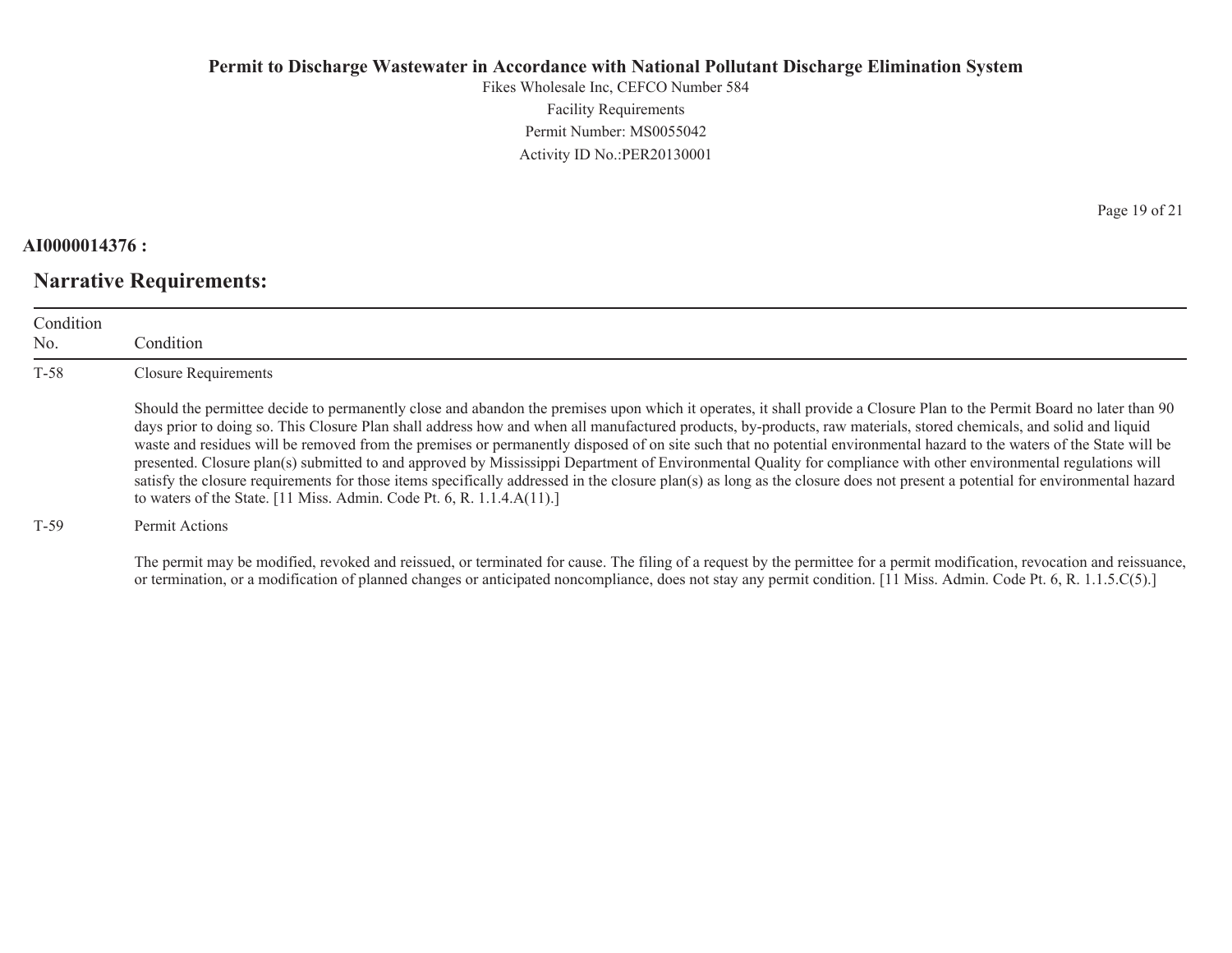Fikes Wholesale Inc, CEFCO Number 584 Facility Requirements Permit Number: MS0055042 Activity ID No.:PER20130001

### **RPNT0000000001 (MS0055042-001) Outfall 001 (Car Wash Wastewater):**

## **Limitation Requirements:**

| Condition<br>No. | Parameter                | Condition                                                                                                                                     |
|------------------|--------------------------|-----------------------------------------------------------------------------------------------------------------------------------------------|
| $L-1$            | Flow                     | Flow: The daily maximum flow shall not exceed 700 gallons per day. [11 Miss. Admin. Code Pt. 6, R. 2.]                                        |
| $L-2$            | Oil and grease           | Oil and grease: The monthly average discharge concentration shall not exceed 10 mg/L. [11 Miss. Admin. Code Pt. 6, R. 2.]                     |
| $L-3$            | Oil and grease           | Oil and grease: The daily maximum discharge concentration shall not exceed 15 mg/L. [11 Miss. Admin. Code Pt. 6, R. 2.]                       |
| $L-4$            | pH                       | pH: The pH of the effluent shall not be less than 6.0 s.u. nor greater than 9.0 s.u. [11 Miss. Admin. Code Pt. 6, R. 2.]                      |
| $L-5$            | Solids (Total Suspended) | Solids (Total Suspended): The monthly average discharge concentration limit shall not exceed 30 mg/L. [11 Miss. Admin.]<br>Code Pt. 6, R. 2.] |
| $L-6$            | Solids (Total Suspended) | Solids (Total Suspended): The daily maximum discharge concentration limit shall not exceed 45 mg/L. [11 Miss. Admin.]<br>Code Pt. 6, R. 2.]   |

## **Submittal/Action Requirements:**

| Condition<br>No. | Condition:                                                                                                                                                                                                                                                              |
|------------------|-------------------------------------------------------------------------------------------------------------------------------------------------------------------------------------------------------------------------------------------------------------------------|
| S-1              | The discharge from the permitted outfall(s) shall cease and connection made to a regional sewer system when the sewer system is available in the area. At that time the<br>discharge from the system shall be terminated. $[11$ Miss. Admin. Code Pt. 6, R. 1.1.1.C(1). |

Page 20 of 21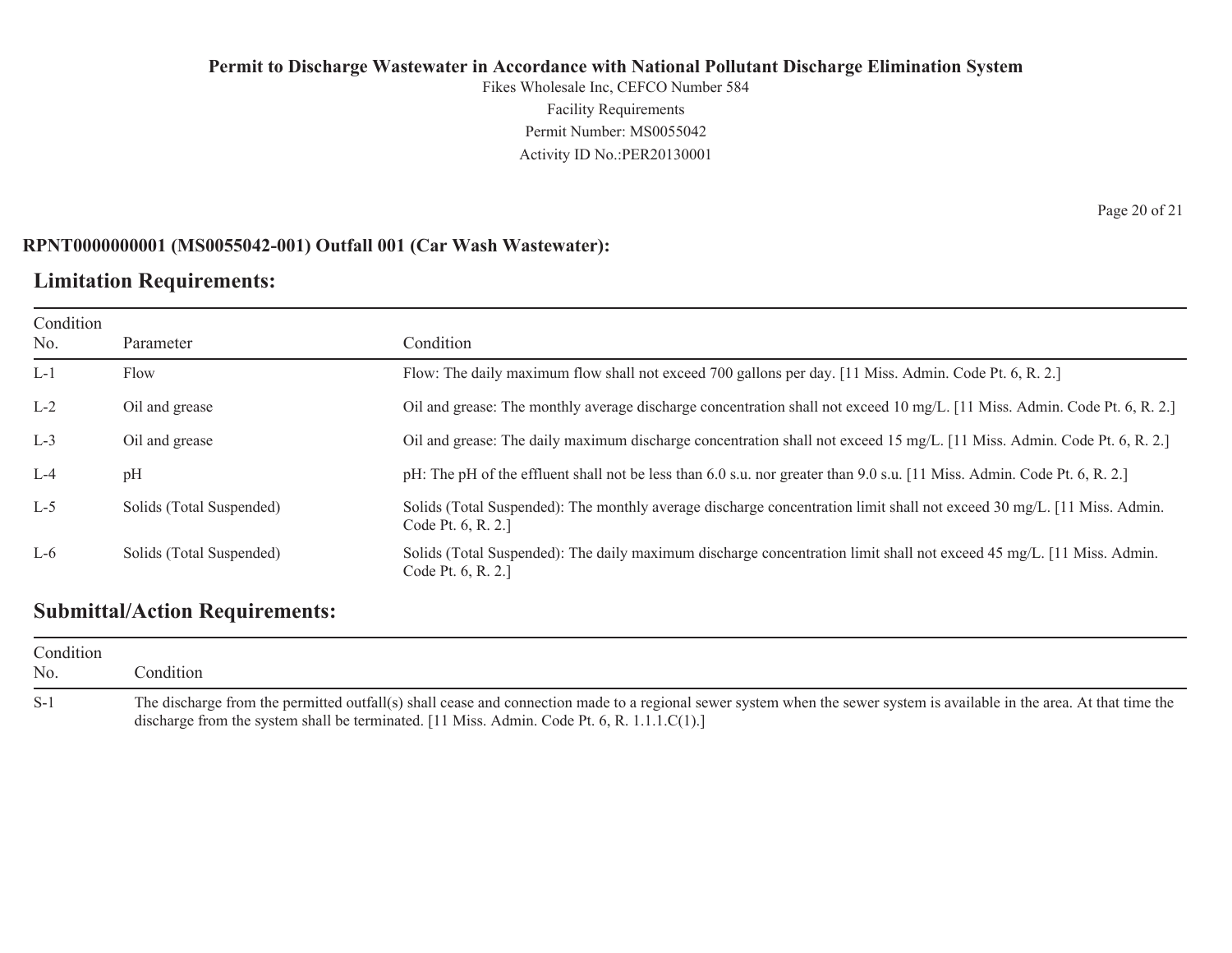Fikes Wholesale Inc, CEFCO Number 584 Facility Requirements Permit Number: MS0055042 Activity ID No.:PER20130001

### **RPNT0000000001 (MS0055042-001) Outfall 001 (Car Wash Wastewater):**

## **Narrative Requirements:**

| Condition<br>N <sub>0</sub> | Condition:                                                                                                                                                                                                                                                                                                                                                                                                   |
|-----------------------------|--------------------------------------------------------------------------------------------------------------------------------------------------------------------------------------------------------------------------------------------------------------------------------------------------------------------------------------------------------------------------------------------------------------|
| $T-1$                       | Effluent limits for the permitted outfall(s) have been developed such that the waste treatment system(s) should protect water quality. However this permit is subject to<br>modification if future evidence, monitoring results, or nuisance conditions indicate a higher degree of treatment is required to maintain water quality in the receiving<br>stream. [11 Miss. Admin. Code Pt. 6, R. 1.1.4.F(1).] |

Page 21 of 21